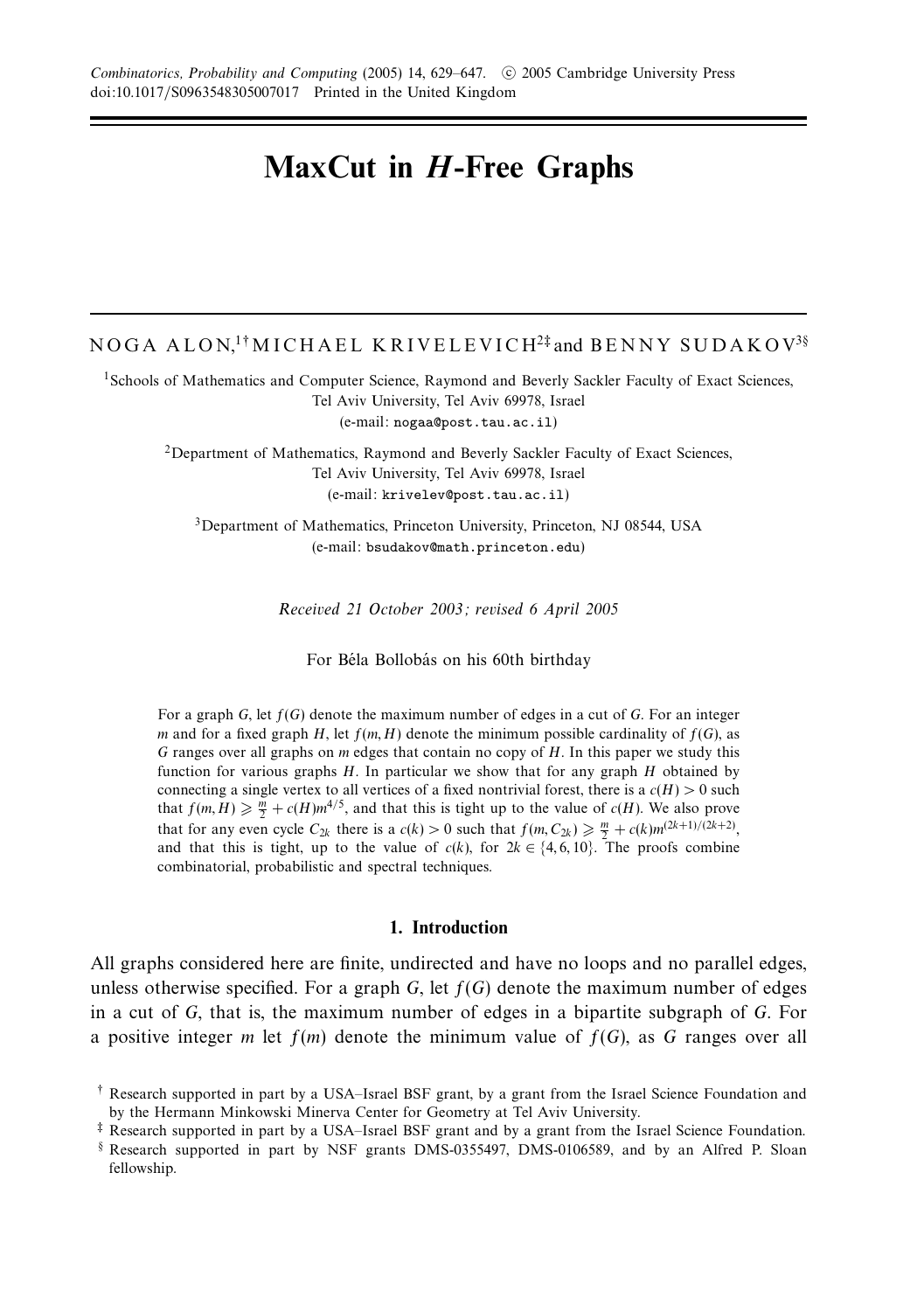graphs with *m* edges. Thus,  $f(m)$  is the largest integer f such that *any* graph with *m* edges contains a bipartite subgraph with at least  $f(m)$  edges. Edwards [12, 13] proved that for every *m*,

$$
f(m) \geqslant \frac{m}{2} + \frac{-1 + \sqrt{8m + 1}}{8},
$$

and noticed that this is tight in infinitely many cases, whenever  $m = \binom{k}{2}$  for some integer *k*.

Answering a question of Erdős, it is shown in [2] that the limsup of the difference

$$
f(m) - \left(\frac{m}{2} + \frac{-1 + \sqrt{8m + 1}}{8}\right)
$$

tends to infinity as *m* tends to infinity. In fact, as shown in [2], there are two absolute positive constants  $c_1, c_2$  such that

$$
f(m) \geq \frac{m}{2} + \sqrt{m/8} + c_1 m^{1/4}
$$

for infinitely many values of *m*, and

$$
f(m) \leqslant \frac{m}{2} + \sqrt{m/8} + c_2 m^{1/4}
$$

for all *m*. More information on *f*(*m*), including a determination of its precise value for many additional values of *m*, appears in [4] and [9].

The situation is more complicated if we consider only *H*-free graphs *G*, that is, graphs *G* that contain no copy of a fixed, given graph *H*. Let  $f(m, H)$  denote the minimum possible cardinality of  $f(G)$ , as  $G$  ranges over all  $H$ -free graphs on  $m$  edges. Similarly, for a set  $H$  of graphs, let  $f(m, H)$  denote the minimum possible cardinality of  $f(G)$ , as G ranges over all graphs on *m* edges that contain no member of  $H$ . It is not difficult to show (see, e.g., [3]) that for every fixed graph *H* there are some  $\epsilon = \epsilon(H) > 0$  and  $c = c(H) > 0$ such that  $f(m, H) \ge \frac{m}{2} + cm^{1/2+\epsilon}$  for all *m*, but the problem of estimating the error term more precisely is not easy, even for relatively simple graphs *H*. The case  $H = K_3$  in which  $f(m, K_3)$  is the minimum possible size of the maximum cut in a triangle-free graph with *m* edges, has been studied extensively. After a series of papers by various researchers ([14], [20], [21]), the first author proved in [2] that  $f(m, K_3) = \frac{m}{2} + \Theta(m^{4/5})$ , that is, there are  $c_1, c_2 > 0$  such that

$$
\frac{m}{2} + c_1 m^{4/5} \leq f(m, K_3) \leq \frac{m}{2} + c_2 m^{4/5}
$$
 (1.1)

for all *m*.

In a recent joint paper with Bollobas [3], we studied the value of  $f(m, \mathcal{H}_r)$  for the families  $\mathcal{H}_r = \{C_3, \ldots, C_{r-1}\}\$  of all cycles of length less than *r*. Here  $f(m, \mathcal{H}_r)$  is the minimum possible size of a maximum cut in a graph with *m* edges and girth at least *r*. The problem of estimating  $f(m, \mathcal{H}_r)$  had in fact been considered much earlier by Erdős in [14]. He conjectured that for every  $r \geq 4$  there exists a constant  $c_r > 0$  such that, for every  $\epsilon > 0$ ,

$$
\frac{m}{2} + m^{c_r - \epsilon} \leqslant f(m, \mathcal{H}_r) \leqslant \frac{m}{2} + m^{c_r + \epsilon}
$$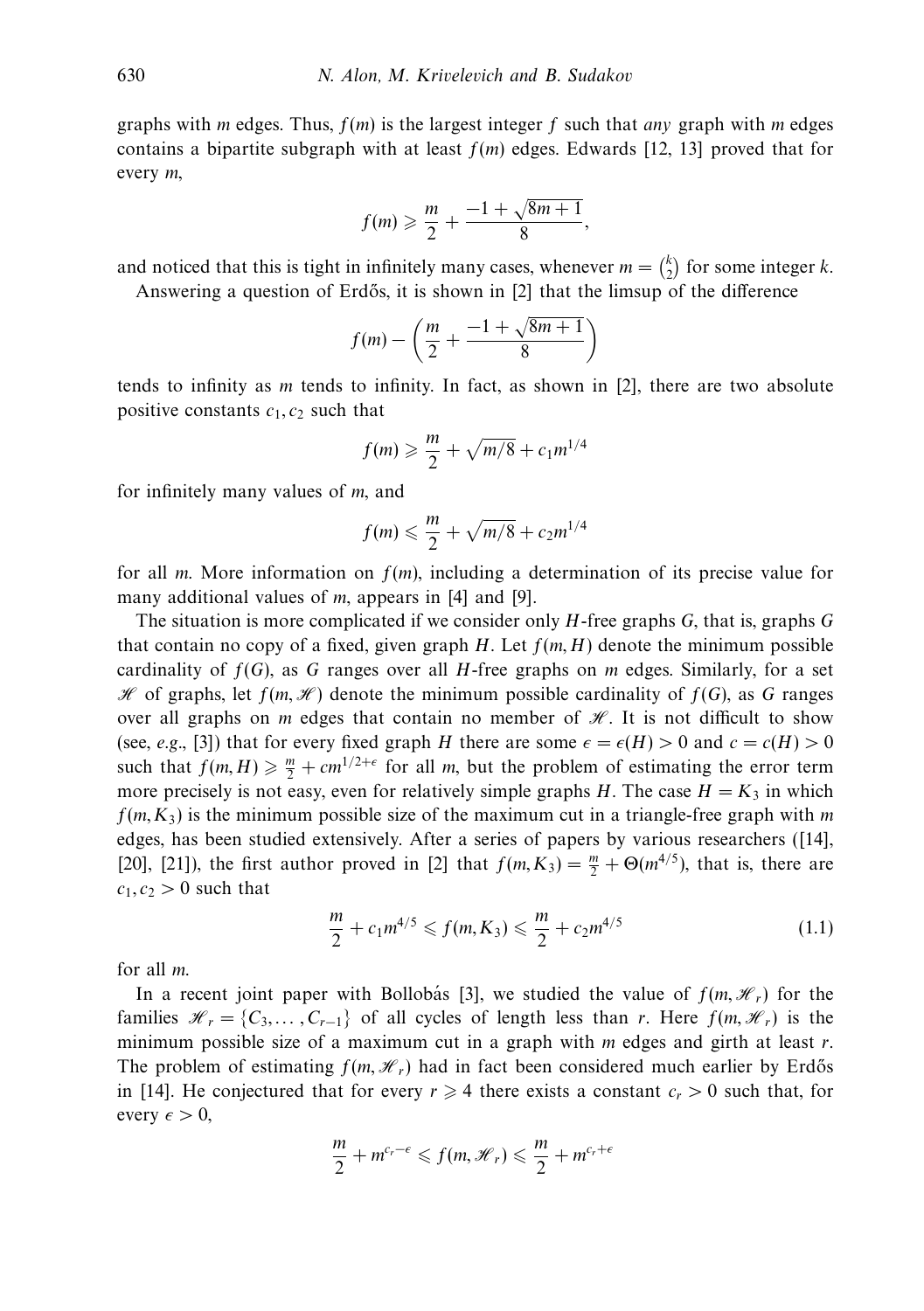provided  $m > m(\epsilon)$ . He also mentioned that together with Lovász they proved that

$$
\frac{m}{2}+c_2m^{c_r^{\prime\prime}}\leqslant f(m,\mathcal{H}_r)\leqslant \frac{m}{2}+c_1m^{c_r^{\prime}},
$$

where  $1/2 < c''_r < c'_r < 1$  for all  $r > 3$ , and  $c''_r$  (as well as  $c'_r$ ) tend to one as *r* tends to infinity.

In [3] it is proved that for every  $r \ge 4$  there is a  $c(r) > 0$  such that

$$
f(m, \mathcal{H}_r) \geqslant \frac{m}{2} + c(r) m^{\frac{r}{r+1}}
$$

for all *m*. It is further shown that this is tight, up to the value of  $c(r)$ , for  $r = 5$  (note that it is tight for  $r = 4$  as well, by (1.1)). The authors of [3] conjecture that this is in fact tight for all  $r \geq 4$ .

In the present paper we study the value of  $f(m, H)$  for several additional graphs *H*. Although we are unable to determine the asymptotic behaviour of the error term of this function (that is, the behaviour of  $f(m, H) - m/2$ ) up to a constant factor for general graphs *H*, we can do it for infinitely many graphs *H*. Our main new results are the following.

**Theorem 1.1.** Let *H* be a tree with  $h > 1$  edges.

(i) If *h* is even, then  $f(m, H) \ge \frac{m}{2} + \frac{m}{2h-2}$ . (ii) If *h* is odd, then  $f(m, H) \geq \frac{m}{2} + \frac{m}{2h}$ . Both bounds hold as equalities if  $\binom{h}{2}$  divides m.

**Theorem 1.2.** For every odd integer  $r > 3$  there is a  $c(r) > 0$  such that

$$
f(m, C_{r-1}) \geq \frac{m}{2} + c(r) m^{r/(r+1)}
$$

*for all m. This is tight, up to the value of*  $c(r)$ *, for*  $r \in \{5, 7, 11\}$ *.* 

Note that the lower bounds in the last theorem strengthens the lower bound for  $f(m, \mathcal{H}_r)$ , for odd *r*. It seems plausible that the above estimate holds for even values of *r* as well, but this remains open for all *r >* 4.

**Theorem 1.3.** Let *H* be a graph obtained by connecting a single vertex to all vertices of a fixed nontrivial forest. Then there is a  $c = c(H) > 0$  such that

$$
f(m,H) \geq \frac{m}{2} + cm^{4/5}
$$

for all *m*. This is tight (up to the value of *c*) for each such *H*.

**Theorem 1.4.** Let *Kt,s* denote the complete bipartite graph with classes of vertices of size *t* and *s*.

(i) For each  $s \geq 2$  there is a  $c(s) > 0$  such that

$$
f(m, K_{2,s}) \geq \frac{m}{2} + c(s) m^{5/6},
$$

for all *m*, and this is tight up to the value of *c*(*s*).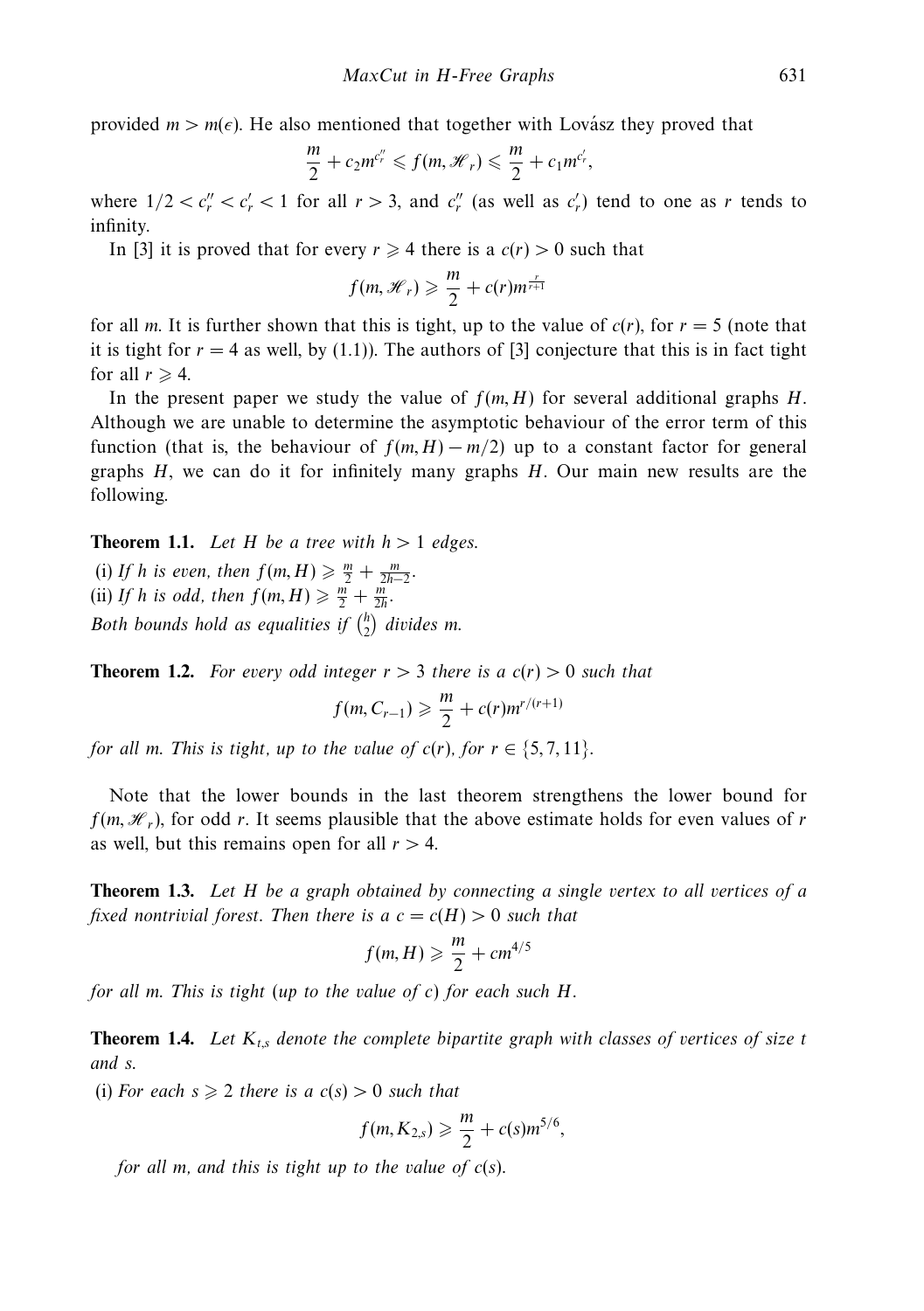(ii) For each  $s \geq 3$  there is a  $c'(s) > 0$  such that

$$
f(m, K_{3,s}) \geq \frac{m}{2} + c'(s)m^{4/5},
$$

for all *m*, and this is tight up to the value of *c* (*s*).

We can handle some additional forbidden graphs *H*, as well as certain families of graphs  $H$ . Our proofs combine combinatorial, probabilistic and spectral techniques, including extensions of ideas that appear in [21], [2], [3]. Throughout the paper, we omit all floor and ceiling signs whenever these are not crucial, to simplify the presentation.

The rest of the paper is organized as follows. In Section 2 we present the (simple) proof of Theorem 1.1. In Section 3 we prove an extension of a lemma established by Shearer in [21]. This lemma shows that graphs in which every edge lies in a relatively small number of triangles have large cuts. Combining this lemma with some additional ideas we prove Theorems 1.2, 1.3 and 1.4 in Section 4. The final Section 5 contains some concluding remarks and open problems.

#### **2. Trees**

In this section we prove Theorem 1.1. We need the following simple lemma proved in [14].

**Lemma 2.1.** Let *G* be a graph with *m* edges and chromatic number at most *h*. If *h* is even, then  $f(G) \geq \frac{m}{2} + \frac{m}{2h-2}$ , and if *h* is odd, then  $f(G) \geq \frac{m}{2} + \frac{m}{2h}$ .

The proof is simple: split the set of vertices of *G* into *h* independent sets, partition these randomly into a part consisting of  $|h/2|$  of these sets and its complement, and compute the expected number of edges in the cut obtained, to get the desired result.

**Proof of Theorem 1.1.** Let *G* be an *H*-free graph with *m* edges, where *H* is a tree with *h* edges. It is not difficult to see that *G* is (*h* − 1)-degenerate, that is, any subgraph of it contains a vertex of degree at most  $h-1$ . Indeed, otherwise there is a subgraph *G'* of *G* in which all degrees are at least *h*. It is easy and well known that each such subgraph contains a copy of each tree with *h* edges, contradicting *H*-freeness. Therefore, *G* is indeed (*h* − 1)-degenerate, and hence *h*-colourable. By Lemma 2.1, it follows that if *h* is even then  $f(G) \geq \frac{m}{2} + \frac{m}{2h-2}$ , and if *h* is odd, then  $f(G) \geq \frac{m}{2} + \frac{m}{2h}$ . This proves Theorem 1.1(i),(ii). The fact that if  $\binom{\hbar}{2}$  divides *m* then the result is tight follows by letting *G* be the vertex-disjoint union of  $m/\binom{n}{2}$  cliques, each of size *h*. Then *G* is *H*-free, has *m* edges, and

$$
f(G) = \left\lfloor \frac{h^2}{4} \right\rfloor \frac{m}{\binom{h}{2}},
$$

which is  $\frac{m}{2} + \frac{m}{2h-2}$  for even *h* and  $\frac{m}{2} + \frac{m}{2h}$  for odd *h*.

 $\Box$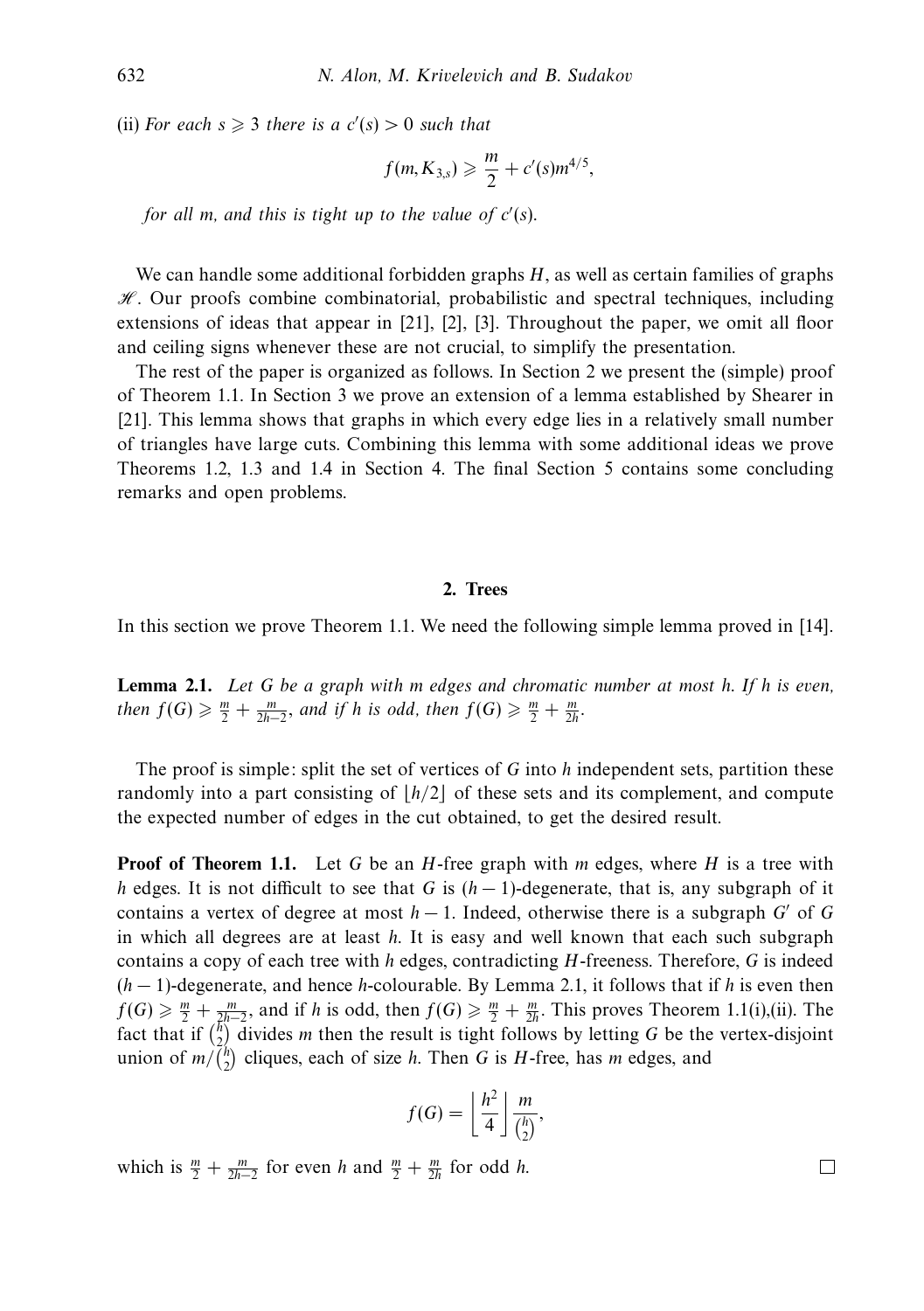#### **3. Cuts, degrees, and codegrees**

In [21] Shearer proved that if  $G = (V, E)$  is a triangle-free graph with *n* vertices and *m* edges, and if  $d_1, d_2, \ldots, d_n$  are the degrees of its vertices, then

$$
f(G) \geq \frac{m}{2} + \frac{1}{8\sqrt{2}} \sum_{i=1}^{n} \sqrt{d_i}.
$$
 (3.1)

Here we extend his argument and prove a similar result for graphs in which most edges do not lie in too many triangles.

Let  $G = (V, E)$  be a graph, and consider the following randomized procedure for obtaining a cut of *G*. Let  $h: V \mapsto \{0,1\}$  be a random function obtained by picking, for each  $v \in V$  randomly and independently, the value of  $h(v) \in \{0, 1\}$ , where both choices are equally likely. Call a vertex  $v \in V$  stable if it has more neighbours *u* satisfying  $h(u) \neq h(v)$ than neighbours *w* satisfying  $h(w) = h(v)$ , otherwise call it *active*. Let  $h' : V \mapsto \{0, 1\}$  be the random function obtained from *h* as follows. For each  $u \in V$ , if *u* is active, then choose randomly  $h'(u) \in \{0, 1\}$ , where both choices are equally likely and all choices are independent. Otherwise, define  $h'(u) = h(u)$ . Finally, define  $V_0 = (h')^{-1}(0)$  and  $V_1 =$  $(h')^{-1}(1).$ 

This produces a cut  $(V_0, V_1)$  consisting of all edges of G that connect a vertex of  $V_0$ and a vertex of  $V_1$ . Although in some cases (for example, when G is a complete graph), the expected number of edges in this cut is far smaller than  $m/2$ , it turns out that when the graph is relatively sparse, the expected size of the cut is large. This is shown by considering the probability that for a given edge *uv*,  $h'(u) \neq h'(v)$ . Clearly,

$$
Pr[h'(u) \neq h'(v)] = \frac{1}{2} Pr[h'(u) \neq h'(v) | h(u) = h(v)] + \frac{1}{2} Pr[h'(u) \neq h'(v) | h(u) \neq h(v)].
$$
 (3.2)

In order to estimate the conditional probability  $Pr[h'(u) \neq h'(v)|h(u) = h(v)]$  note that if at least one of the vertices *u* or *v* is active, the probability that  $h'(u) \neq h'(v)$  is precisely 1/2, whereas if they are both stable then  $h'(u)$  cannot differ from  $h'(v)$ . Thus

$$
Pr[h'(u) \neq h'(v) | h(u) = h(v)] = \frac{1}{2} - \frac{1}{2} Pr[u \text{ and } v \text{ are stable} | h(u) = h(v)].
$$

Similarly, if  $h(u) \neq h(v)$  and both these vertices are stable, then certainly  $h'(u) \neq h'(v)$ , whereas if at least one of them is active, then the probability that  $h'(u) \neq h'(v)$  is 1/2. Thus

$$
\Pr[h'(u) \neq h'(v) | h(u) \neq h(v)]
$$
  
= 
$$
\Pr[u \text{ and } v \text{ are stable} | h(u) \neq h(v)] + \frac{1}{2} (1 - \Pr[u \text{ and } v \text{ are stable} | h(u) \neq h(v)])
$$
  
= 
$$
\frac{1}{2} + \frac{1}{2} \Pr[u \text{ and } v \text{ are stable} | h(u) \neq h(v)].
$$

Substituting in (3.2) we conclude that

$$
\Pr[h'(u) \neq h'(v)]
$$
\n
$$
= \frac{1}{2} + \frac{1}{4}(\Pr[u \text{ and } v \text{ are stable} \mid h(u) \neq h(v)] - \Pr[u \text{ and } v \text{ are stable} \mid h(u) = h(v)].
$$
\n(3.3)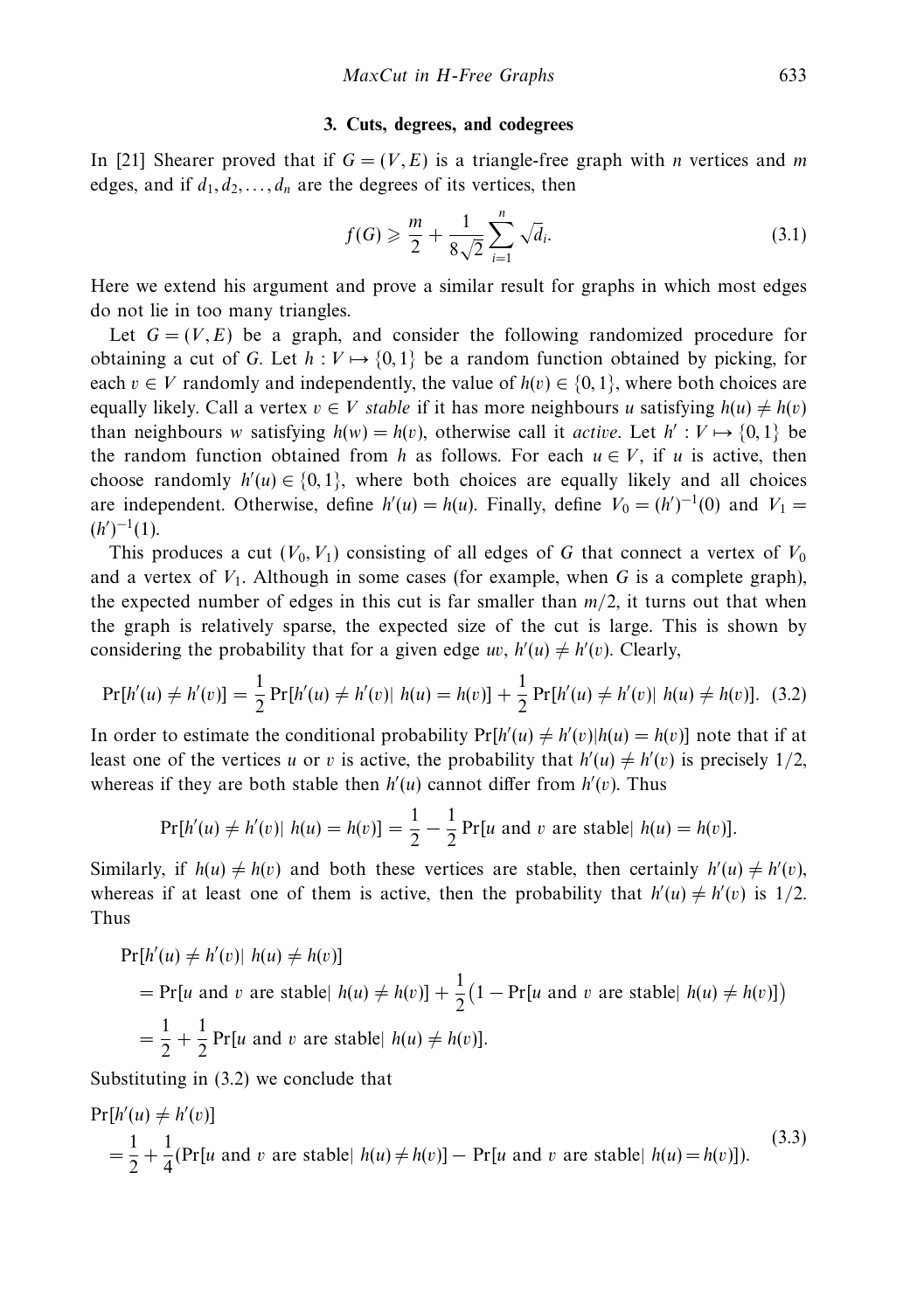The main remaining task is thus to estimate the difference between these last two conditional probabilities. Intuitively, if *u* and *v* do not have too many common neighbours, then the conditional probability of *u* and *v* to be stable is smaller when  $h(u) = h(v)$  than when  $h(u) \neq h(v)$ , since in the first case each of them already has at least one vertex with the same *h* value as itself. In what follows we show that this is indeed the case.

**Lemma 3.1.** There are two absolute positive constants  $c_1, c_2$  such that the following holds. Let  $G = (V, E)$  be a graph, and let  $h, h' : V \mapsto \{0, 1\}$  be the two random functions defined by the randomized procedure described above. Let *u, v* be two adjacent vertices of *G*, and suppose they have *k* common neighbours. Let the degree of *u* in *G* be  $a + k + 1$  and let the degree of *v* in G be  $b + k + 1$ . Suppose, further, that  $a \ge k$  and  $b \ge k$ . Then the probability  $Pr[h'(u) \neq h'(v)]$  that the edge *uv* lies in the random cut produced by the procedure satisfies

$$
\Pr[h'(u) \neq h'(v)] \geq \frac{1}{2} + \frac{c_1}{\sqrt{a+k+1}} + \frac{c_1}{\sqrt{b+k+1}} - \frac{c_2k}{\sqrt{ab}}.
$$

**Proof.** For convenience we assume that  $a, b, k$  are all even. The computation for the other possible cases is similar. For any two integers  $m \ge r \ge 0$  let

$$
B(m,r) = \frac{1}{2^m} \sum_{i=0}^r \binom{m}{i}
$$

denote the probability that at most *r* of *m* random coin flips are heads. For  $\epsilon_1, \epsilon_2 \in \{0, 1\}$ , put

$$
P_{\epsilon_1,\epsilon_2} = \Pr[u \text{ and } v \text{ are stable} \mid h(u) = \epsilon_1, h(v) = \epsilon_2].
$$

By (3.3) it suffices to show that

$$
P_{0,1} + P_{1,0} - P_{0,0} - P_{1,1} \geqslant \frac{4c_1}{\sqrt{a+k+1}} + \frac{4c_1}{\sqrt{b+k+1}} - \frac{4c_2k}{\sqrt{ab}}.
$$

Let *K* denote the set of common neighbours of *u* and *v*, let *A* denote the set of neighbours of *u* which are not adjacent to *v*, and let *B* denote the set of neighbours of *v* which are not adjacent to *u*. By the assumptions of the lemma  $|K| = k$ ,  $|A| = a$ ,  $|B| = b$ . Note that the stability of *u* and *v* is determined by the *h*-values of the vertices in  $\{u, v\} \cup K \cup A \cup B$ . Thus, for example, to compute  $P_{0,1}$  note that the probability that the *h*-value of exactly  $k/2 + \delta$  of the members of *K* is 0 is given by

$$
\frac{1}{2^k} {k \choose k/2 + \delta}.
$$

In this case, and assuming  $h(u) = 0$  and  $h(v) = 1$ , both *u* and *v* will be stable if and only if the *h*-value of at most  $a/2 - \delta$  members of *A* is 0, and the *h*-value of at most  $b/2 + \delta$ members of *B* is one. Hence

$$
P_{0,1} = \frac{1}{2^k} \sum_{-k/2 \leq \delta \leq k/2} {k \choose k/2 + \delta} B\left(a, \frac{a}{2} - \delta\right) B\left(b, \frac{b}{2} + \delta\right).
$$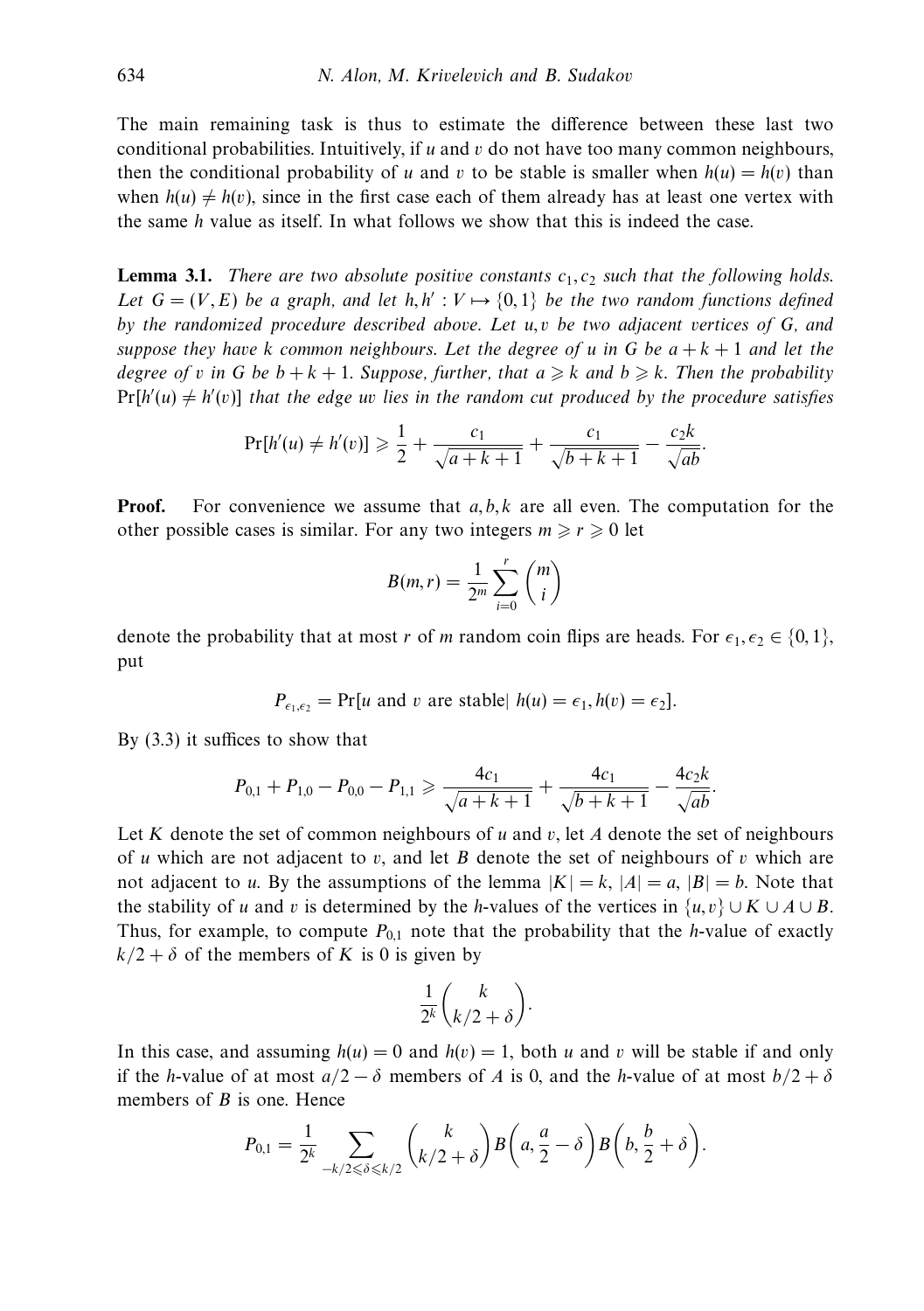The computation of the other terms  $P_{\epsilon_1,\epsilon_2}$  is similar. Thus we have

$$
P_{0,1} + P_{1,0} - P_{0,0} - P_{1,1}
$$
  
=  $\frac{1}{2^k} \sum_{-k/2 \le \delta \le k/2} {k \choose k/2 + \delta} \left[ B\left(a, \frac{a}{2} - \delta\right) B\left(b, \frac{b}{2} + \delta\right) + B\left(a, \frac{a}{2} + \delta\right) B\left(b, \frac{b}{2} - \delta\right) \right]$   
-  $B\left(a, \frac{a}{2} - \delta - 1\right) B\left(b, \frac{b}{2} - \delta - 1\right) - B\left(a, \frac{a}{2} + \delta - 1\right) B\left(b, \frac{b}{2} + \delta - 1\right) \right]$   
=  $\frac{1}{2^k} \sum_{-k/2 \le \delta \le k/2} {k \choose k/2 + \delta} [\Delta_1(\delta) + \Delta_2(\delta)],$ 

where

$$
\Delta_1 = \Delta_1(\delta) = \frac{1}{2^a} {a \choose a/2 - \delta} B\left(b, \frac{b}{2} + \delta\right) + B\left(a, \frac{a}{2} - \delta - 1\right) \frac{1}{2^b} {b \choose b/2 + \delta}
$$

$$
+ \frac{1}{2^a} {a \choose a/2 + \delta} B\left(b, \frac{b}{2} - \delta\right) + B\left(a, \frac{a}{2} + \delta - 1\right) \frac{1}{2^b} {b \choose b/2 - \delta},
$$

and

$$
\Delta_2 = \Delta_2(\delta) = B\left(a, \frac{a}{2} - \delta - 1\right)B\left(b, \frac{b}{2} + \delta - 1\right) + B\left(a, \frac{a}{2} + \delta - 1\right)B\left(b, \frac{b}{2} - \delta - 1\right)
$$

$$
- B\left(a, \frac{a}{2} - \delta - 1\right)B\left(b, \frac{b}{2} - \delta - 1\right) - B\left(a, \frac{a}{2} + \delta - 1\right)B\left(b, \frac{b}{2} + \delta - 1\right).
$$

However, since

$$
B\left(b, \frac{b}{2} + \delta\right) + B\left(b, \frac{b}{2} - \delta\right) = 1 + \frac{\binom{b}{b/2+\delta}}{2^b},
$$

and

$$
B\left(a,\frac{a}{2}-\delta-1\right)+B\left(a,\frac{a}{2}+\delta-1\right)=1-\frac{\binom{a}{a/2-\delta}}{2^a},
$$

it follows that

$$
\Delta_1 = \frac{\binom{a}{a/2-\delta}}{2^a} + \frac{\binom{a}{a/2-\delta}}{2^a} \cdot \frac{\binom{b}{b/2+\delta}}{2^b} + \frac{\binom{b}{b/2+\delta}}{2^b} - \frac{\binom{b}{b/2+\delta}}{2^b} \cdot \frac{\binom{a}{a/2-\delta}}{2^a} = \frac{\binom{a}{a/2-\delta}}{2^a} + \frac{\binom{b}{b/2+\delta}}{2^b}.
$$

Therefore

$$
\frac{1}{2^k} \sum_{-k/2 \le \delta \le k/2} \binom{k}{k/2+\delta} \Delta_1 = \frac{\binom{k+a}{(k+a)/2}}{2^{k+a}} + \frac{\binom{k+b}{(k+b)/2}}{2^{k+b}} = \Theta\left(\frac{1}{\sqrt{k+a+1}} + \frac{1}{\sqrt{k+b+1}}\right).
$$

In addition, for  $\delta = 0$ ,  $\Delta_2 = 0$ , whereas for  $\delta > 0$ ,

$$
\Delta_2 = B\left(a, \frac{a}{2} - \delta - 1\right) \frac{1}{2^b} \sum_{j=b/2-\delta}^{b/2+\delta-1} {b \choose j} - B\left(a, \frac{a}{2} + \delta - 1\right) \frac{1}{2^b} \sum_{j=b/2-\delta}^{b/2+\delta-1} {b \choose j}
$$
  
= 
$$
-\frac{1}{2^a} \sum_{i=a/2-\delta}^{a/2+\delta-1} {a \choose i} \cdot \frac{1}{2^b} \sum_{j=b/2-\delta}^{b/2+\delta-1} {b \choose j}.
$$

For  $\delta$  < 0 the result is obtained from the one above by replacing each  $\delta$  by  $-\delta$ .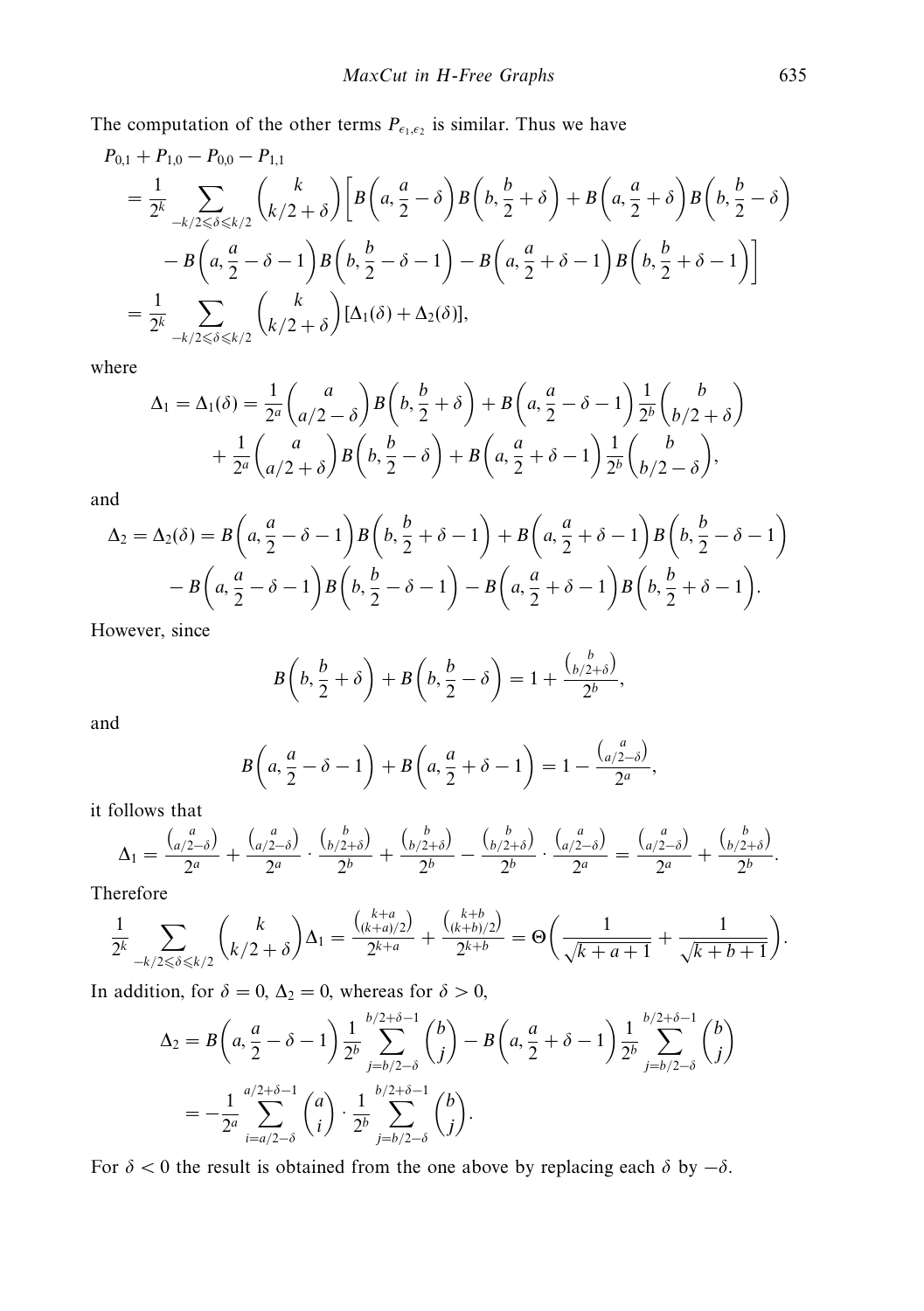For each fixed *i*,  $\frac{1}{2^a} {a \choose i} \le O(1/\sqrt{a})$  holds uniformly in *i, a,* and a similar estimate holds for  $\frac{1}{2^b} {b \choose j}$ . Also note that

$$
\frac{1}{2^k} \sum_{-k/2 \leq \delta \leq k/2} {k \choose k/2 + \delta} \delta^2 = \frac{k}{4},
$$

since the expression on the left-hand side is the variance of the binomially distributed random variable with parameters *k* and 1*/*2. Therefore

$$
\frac{1}{2^k} \sum_{-k/2 \leq \delta \leq k/2} \binom{k}{k/2+\delta} \Delta_2 \leq \mathcal{O}\left(\frac{1}{\sqrt{ab}}\right) \left(\frac{1}{2^k} \sum_{-k/2 \leq \delta \leq k/2} \binom{k}{k/2+\delta} \delta^2\right) = \mathcal{O}\left(\frac{k}{\sqrt{ab}}\right).
$$

 $\Box$ 

This completes the proof.

In order to apply the last lemma, we need the following simple facts, which appear, in some versions, already in [12], [13], and [2].

# **Lemma 3.2.**

- (i) There is a positive constant *c* such that for every graph  $G = (V, E)$  with *n* vertices, *m* edges, and positive minimum degree,  $f(G) \geq n$ <sub>2</sub> + cn.
- (ii) Let  $G = (V, E)$  be a graph with *m* edges, suppose  $U \subset V$  and let G' be the induced subgraph of *G* on *U*. If *G'* has *m'* edges, then  $f(G) \geq f(G') + \frac{m - m'}{2}$ .

**Proof.** A simple proof of part (i) is to take a random linear order  $v_1, v_2, \ldots, v_n$  on the vertices of *G*, and to define a cut  $(A, B)$  by starting with  $A = B = \emptyset$  and placing each vertex  $v_i$ , in its turn, either in *A* or in *B*, trying to maximize the number of edges in the bipartite graph spanned by the vertex classes *A* and *B*. In each such addition, the number of edges added to the bipartite graph is clearly at least half the number of edges connecting  $v_i$  to the previous vertices  $\{v_1, \ldots, v_{i-1}\}$ , and hence at the end of the process we have at least  $\frac{m}{2}$  edges with ends at *A* and *B*. Moreover, if  $v_i$  has an odd number of neighbours among the vertices  $\{v_1, \ldots, v_{i-1}\}$ , then the number of edges added to the cut while inserting  $v_i$  exceeds half the number of edges connecting it to the previous vertices by at least 1*/*2. As the probability that a given vertex has an odd number of neighbours preceding it in the randomly chosen order is bounded away from zero, the assertion of part (i) follows.

The proof of part (ii) is even simpler. Given a partition  $U = A \cup B$ ,  $A \cap B = \emptyset$ , of *U* such that the number of edges of *G* between *A* and *B* is  $f(G')$ , add the vertices in  $V - U$ one by one, where each vertex in its turn is added to *A* or to *B*, trying to maximize the number of edges in the bipartite graph spanned by these vertex classes. This clearly produces a cut in  $G$  that contains all the  $f(G')$  edges of the initial cut of  $G'$ , and at least half of all other edges, implying the assertion of (ii).  $\Box$ 

We can now prove the following lemma, which will be one of the main tools used in the next section.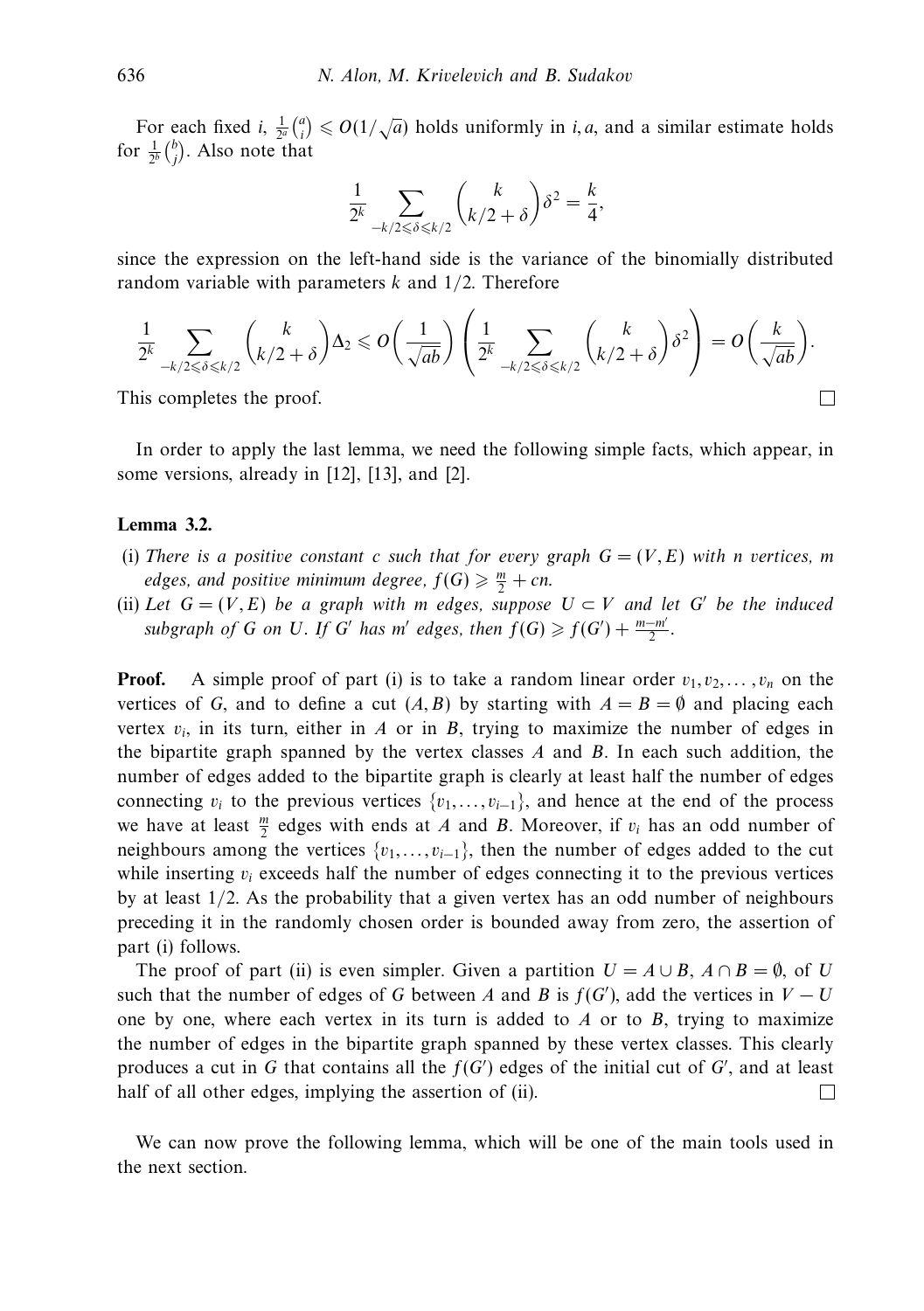**Lemma 3.3.** There exists an absolute positive constant  $\epsilon$  such that for every positive constant *C* there is a  $\delta = \delta(C) > 0$  with the following property. Let  $G = (V, E)$  be a graph with *n* vertices (with positive degrees), *m* edges, and degree sequence  $d_1, d_2, \ldots, d_n$ . Suppose, further, that the induced subgraph on any set of  $d \geqslant C$  vertices, all of which have a common neighbour, contains at most *d*3*/*<sup>2</sup> edges. Then

$$
f(G) \geqslant \frac{m}{2} + \delta \sum_{i=1}^{n} \sqrt{d_i}.
$$

**Proof.** As long as there is a vertex of degree smaller than *C* in *G*, delete it. If during this process we delete more than  $\frac{1}{4C} \sum_{i=1}^{n} \sqrt{d_i}$  vertices, then the desired result, with  $\delta = \frac{c}{4C}$ , where  $c$  is the constant from Lemma 3.2(i), follows from the assertion of that lemma. Therefore we may assume that the process terminates after at most  $\frac{1}{4C} \sum_{i=1}^{n} \sqrt{d_i}$  such deletion steps. It thus terminates with an induced subgraph *G'* on *n'* vertices in which all degrees are at least *C*. Let  $d'_1, d'_2, \ldots, d'_{n'}$  be the degree sequence of *G'*, and let *m'* denote its total number of edges. Note that *G* is obtained from *G* by deleting fewer than  $C \frac{1}{4C} \sum_{i=1}^{n} \sqrt{d_i} = \frac{1}{4} \sum_{i=1}^{n} \sqrt{d_i}$  edges. Since each deletion of an edge decreases the sum of roots of the degrees by at most 2, we conclude that

$$
\sum_{i=1}^{n'} \sqrt{d'_i} \ge \frac{1}{2} \sum_{i=1}^{n} \sqrt{d_i}
$$
 (3.4)

Let  $V'$  be the set of vertices of  $G'$ , and consider the randomized procedure for obtaining a cut of *G'* by choosing the random functions  $h, h' : V' \rightarrow \{0, 1\}$  as described in the beginning of the section. Lemma 3.1 enables us to estimate the probability that an edge *uv* of *G* for which the degrees of *u* and *v* in *G* are  $d(u)$ ,  $d(v)$ , respectively, and

the number of common neighbours of *u* and *v* is at most min
$$
\left(\frac{d(u)}{2}, \frac{d(v)}{2}\right)
$$
 (3.5)

lies in the cut produced in this way. We first show that the number of edges *uv* for which the condition (3.5) is violated is not too large. Indeed, assign each edge violating this condition to its end with the smaller degree (or to either of them in case of equality). Let *u* be a vertex of degree *d* in *G* , and consider the set of all edges *uv* assigned to *u*. For each such edge, the degree of  $v$  in the subgraph induced on the neighbours of  $u$  in  $G'$  is at least  $d/2$ . Since  $d \geqslant C$ , there are at most  $\epsilon d^{3/2}$  edges in this subgraph, and hence the number of edges *uv* assigned to *u* is at most  $4\epsilon\sqrt{d}$ . Summing over all vertices we conclude that the number of edges of  $G'$  that violate  $(3.5)$  is at most

$$
4\epsilon \sum_{i=1}^{n'} \sqrt{d'_i}.
$$
 (3.6)

Every other edge *uv* of *G'* satisfies the assumptions of Lemma 3.1. Therefore, the probability that it lies in our cut is at least

$$
\frac{1}{2}+\frac{c_1}{\sqrt{d(u)}}+\frac{c_1}{\sqrt{d(v)}}-\frac{2c_2k}{\sqrt{d(u)d(v)}},
$$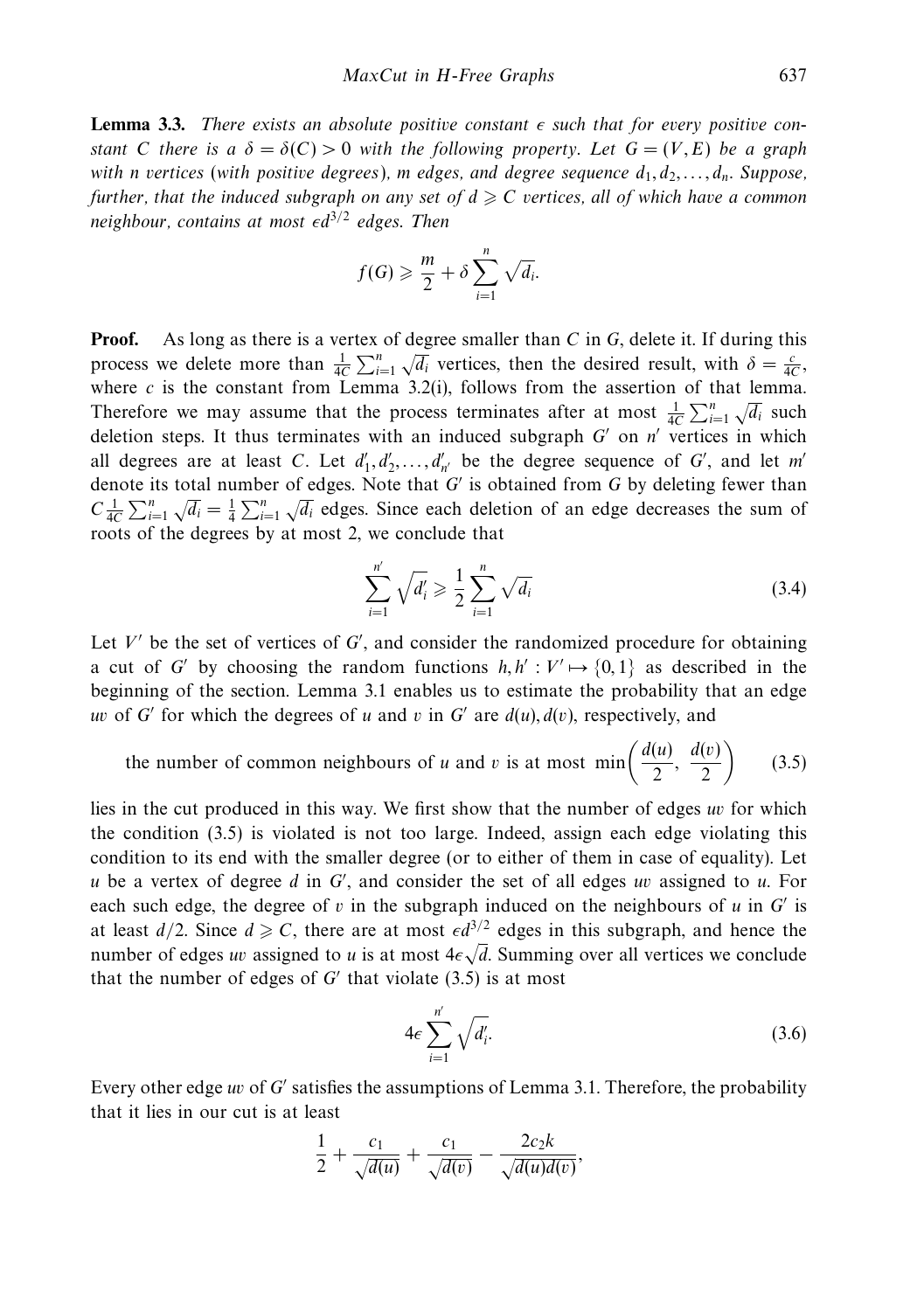where  $d(u)$ ,  $d(v)$  are the degrees of *u* and *v* in *G'*, and *k* is the number of their common neighbours in *G* . By linearity of expectation, and assuming, for a moment, that all edges of *G* satisfy (3.5), we conclude, from Lemma 3.1, that the expected size of the cut is at least

$$
\frac{m'}{2}+c_1\sum_{i=1}^{n'}\sqrt{d'_i}-\Delta,
$$

where  $\Delta$  is the sum of contributions of the last term (the term  $\frac{2c_2k}{\sqrt{d(u)d(v)}}$ ) over all edges *uv* of *G* . In reality, however, not all edges of *G* satisfy (3.5); for each edge that does not satisfy it we do not add the corresponding term from the lemma. Thus we lose, for each such edge, at most 1, and as the number of these edges is bounded by (3.6), and we may assume, for example, that  $\epsilon < \frac{c_1}{8}$ , we still conclude that the expected size of our cut is at least

$$
\frac{m'}{2} + \frac{c_1}{2} \sum_{i=1}^{n'} \sqrt{d'_i} - \Delta
$$
 (3.7)

where  $\Delta$  is now the sum of contributions of the  $\frac{2c_2k}{\sqrt{d(u)d(v)}}$ -term over all edges *uv* of *G* that satisfy (3.5). To bound  $\Delta$ , as before, assign each edge *uv*, as above, to its end with the smaller degree (or to any of them in case of equality). Let *u* be a vertex of degree *d* in *G* , and consider the set of all edges *uv* assigned in this way to *u*. For each such edge, the degree of  $v$  in the subgraph induced on the neighbours of  $u$  in  $G'$  is  $k$ . In addition  $\frac{1}{\sqrt{d(u)d(v)}} \leq \frac{1}{d(u)}$ . Since  $d(u) \geq C$ , there are at most  $\epsilon d(u)^{3/2}$  edges in this induced subgraph, and hence the total contribution of the  $\frac{2c_2k}{\sqrt{d(u)}d(v)}$  terms assigned to *u* is at most  $4c_2\epsilon\sqrt{d(u)}$ . Summing over all vertices we conclude that

$$
\Delta \leqslant 4c_2\epsilon \sum_{i=1}^{n'} \sqrt{d'_i}.
$$

This, together with (3.7), implies that

$$
f(G') \geq \frac{m'}{2} + \left(\frac{c_1}{2} - 4c_2 \epsilon\right) \sum_{i=1}^{n'} \sqrt{d'_i}.
$$

By the last inequality, (3.4) and part (ii) of Lemma 3.2, and by choosing  $\epsilon < \frac{c_1}{16c_2}$  the desired result follows.

In what follows, it will be convenient to use the following variant of the last lemma as well.

**Lemma 3.4.** There exist two absolute positive constants  $\epsilon$  and  $\delta$  such that the following holds. Let  $G = (V, E)$  be a graph with *n* vertices, *m* edges, and degree sequence  $d_1, d_2, \ldots, d_n$ . Suppose, further, that for each *i* the induced subgraph on all the *di* neighbours of vertex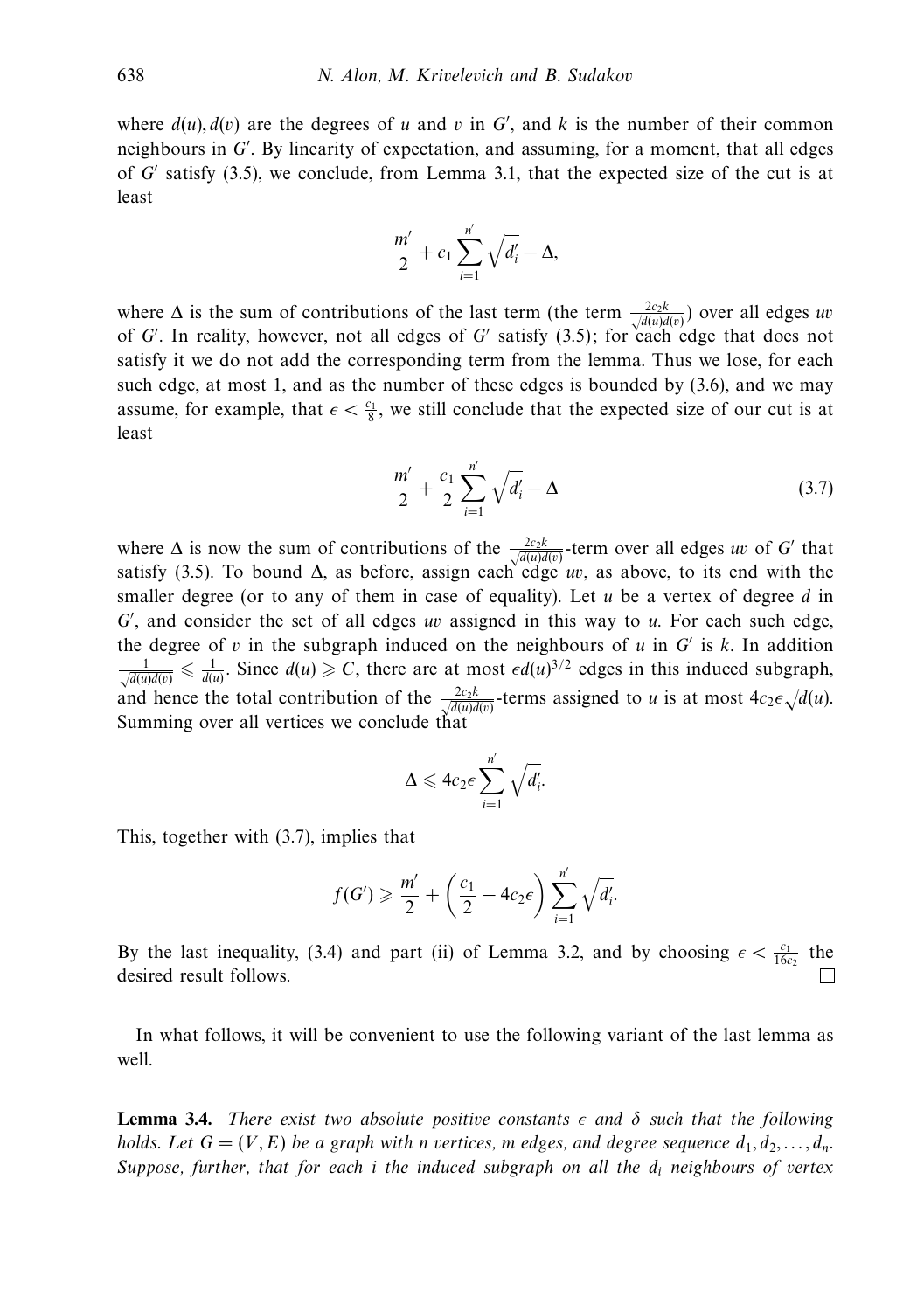number *i* contains at most  $\epsilon d^{3/2}$  edges. Then

$$
f(G) \geqslant \frac{m}{2} + \delta \sum_{i=1}^{n} \sqrt{d_i}.
$$

This lemma differs from Lemma 3.3 by the fact that here  $\delta$  is an absolute constant, but more crucially, by the fact that we assume that the induced subgraph on the full neighbourhood of each vertex is sparse (and not that the induced subgraph on any large subset of this neighbourhood is sparse). Note that since  $\epsilon$  is small this means that if *G* satisfies the assumptions, then the induced subgraph on the neighbourhood of each low-degree vertex of *G* (if there are any) contains no edges at all. The proof of this lemma is essentially identical to the proof of Lemma 3.3, without the extra complication of producing the graph *G* . Here we apply our randomized procedure to get a cut of the original graph *G*, and estimate its expected size as before using the fact that each neighbourhood of size *d* spans at most  $\epsilon d^{3/2}$  edges. By choosing, for example,

$$
\epsilon < \min\left(\frac{c_1}{8}, \frac{c_1}{16c_2}\right) \quad \text{and} \quad \delta = \frac{c_1}{4},
$$

where  $c_1, c_2$  are the constants from Lemma 3.1, and by repeating the arguments in the previous proof, we obtain the desired result.

#### **4.** *H***-free graphs**

In this section we present the proofs of Theorems 1.2, 1.3 and 1.4. We need several known results. The first one is a simple, well-known upper bound for the size of the maximum cut in a regular graph in terms of its eigenvalues. See, e.g., [2] for a proof.

**Lemma 4.1.** Let  $G = (V, E)$  be a d-regular graph with *n* vertices and  $m = nd/2$  edges, and let  $\lambda_1 \geq \lambda_2 \geq \ldots \geq \lambda_n$  be the eigenvalues of (the adjacency matrix of) *G*. Then

$$
f(G) \leqslant (d - \lambda_n)n/4 = \frac{m}{2} - \lambda_n n/4.
$$

(Note that since the trace of the adjacency matrix of *G* is zero,  $\lambda_n \leq 0$ .) The second result is due to Bondy and Simonovits [10].

**Lemma 4.2.** Let  $k \geq 2$  be an integer and let G be a graph on *n* vertices. If G contains no cycle of length 2*k*, then the number of edges of G is at most  $100kn^{1+1/k}$ .

We also need the following result of Kővári, T. Sós and Turán [17].

**Lemma 4.3.** Let  $K_{t,s}$  denote, as in Theorem 1.4, the complete bipartite graph with  $t + s$ vertices and *ts* edges. For every  $s \geq t$ , every graph with *n* vertices that contains no copy of *Kt,s* has at most

$$
\frac{1}{2}(s-1)^{1/t}n^{2-1/t} + \frac{1}{2}(t-1)n
$$

edges.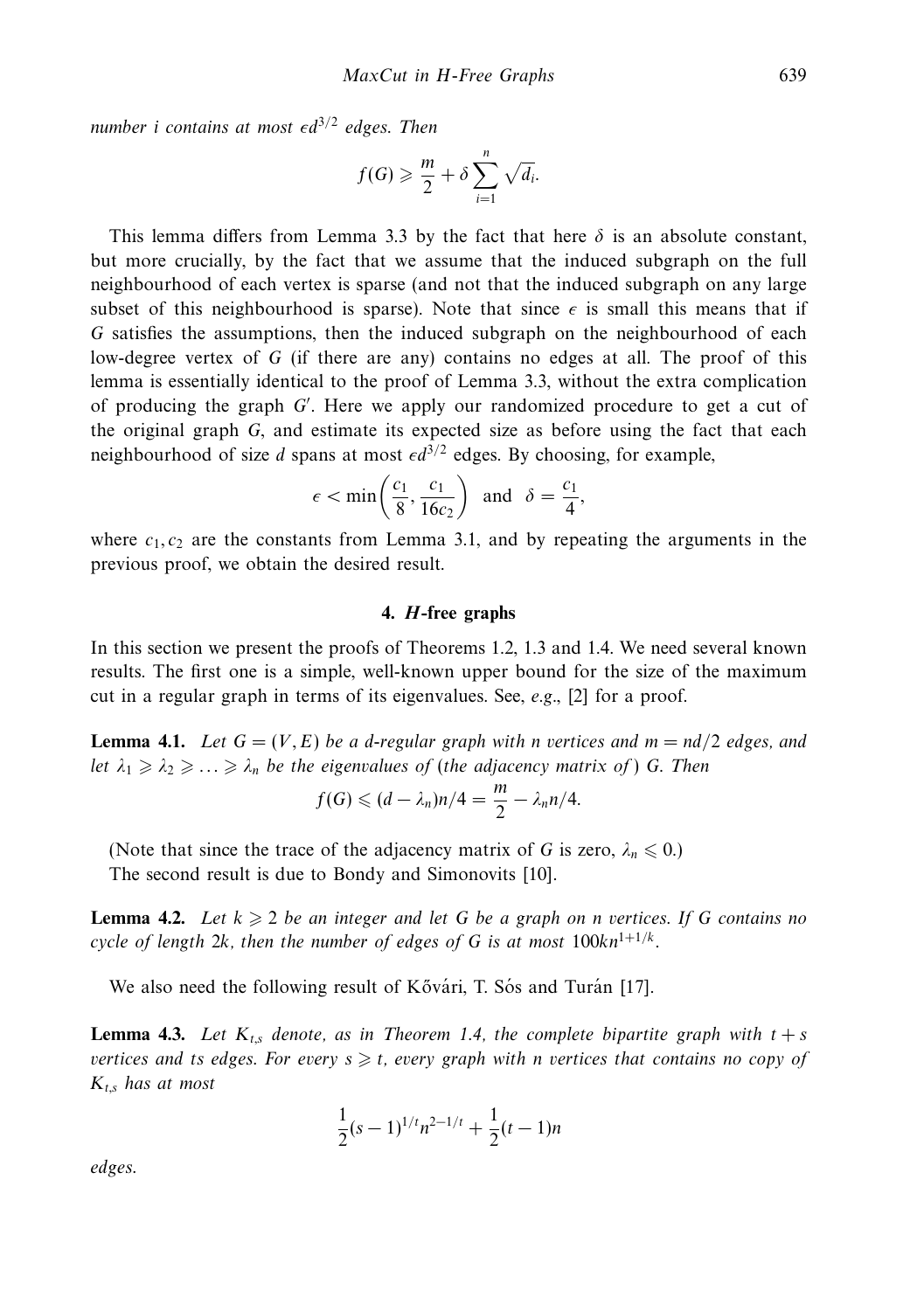#### **4.1. Even cycles**

**Proof of Theorem 1.2.** Let  $r - 1 = 2k \ge 4$  be an even integer, and let  $G = (V, E)$  be a  $C_{2k}$ -free graphs with *n* vertices and *m* edges.

Define  $D = bm^{2/(r+1)}$ , where  $b = b(r) > 1$  will be chosen later. We consider two possible cases depending on the existence of dense subgraphs in *G*.

**Case 1.** *G* is  $(D-1)$ -degenerate, that is, it contains no subgraph with minimum degree at least *D*. In this case, as is well known, there exists a labelling  $v_1, \ldots, v_n$  of the vertices of *G* so that for every *i*, the number of neighbours  $v_i$  of  $v_i$  with  $j < i$  is strictly smaller than *D*. (To see this, let *u* be a vertex of minimum degree in *G*, define  $v_n = u$ , delete it from *G* and repeat the process.) Let  $d^+(v_i)$  denote the number of neighbours  $v_i$  of  $v_i$  with  $i < i$ and let  $d(v_i)$  denote the total degree of  $v_i$ . Then

$$
\sum_{i=1}^n \sqrt{d(v_i)} \geqslant \sum_{i=1}^n \sqrt{d^+(v_i)} > \frac{\sum_{i=1}^n d^+(v_i)}{\sqrt{D}} = \frac{m}{\sqrt{D}} \geqslant \frac{m^{r/(r+1)}}{\sqrt{b}}.
$$

Note that the neighbourhood of a vertex of *G* cannot contain a path of length  $2k - 2$ , and hence the number of edges induced on any subset of cardinality *d* in it is smaller than *kd*, which is smaller than  $\epsilon d^{3/2}$  for all  $d > (k/\epsilon)^2 = (\frac{r-1}{2\epsilon})^2$ . Therefore, by Lemma 3.3,

$$
f(G) \geqslant \frac{m}{2} + \delta \sum_{i=1}^{n} \sqrt{d(v_i)} \geqslant \frac{m}{2} + \delta \frac{m^{r/(r+1)}}{\sqrt{b}},
$$

where  $\delta = \delta(r)$ , as needed.

**Case 2.** *G* contains a subgraph *G* with minimum degree at least *D*. But in this case, the number of vertices of *G'* is  $N \le 2m^{(r-1)/(r+1)}/b$  and as the minimum degree is at least  $bm^{2/(r+1)} \ge \frac{b^{(r+1)/(r-1)}}{2^{2/(r-1)}} N^{2/(r-1)}$  this is impossible, in view of Lemma 4.2, for a sufficiently large chosen value of  $b = b(r)$ .

This completes the proof of the required lower bound for  $f(m, C_{r-1})$  for all odd  $r > 3$ . The fact that the error term is tight, up to the value of  $c(r)$ , for  $r \in \{5, 7, 11\}$  is proved using Lemma 4.1. An  $(n, d, \lambda)$ -graph is a *d*-regular graph  $G = (V, E)$  on *n* vertices, such that the absolute value of every eigenvalue of the adjacency matrix of *G*, besides the largest one, is at most  $\lambda$ . The properties of such graphs in which  $\lambda$  is much smaller than *d* have been studied extensively. It is known that in this case the graph has some strong pseudo-random properties; see, e.g., [8], Chapter 9.2 or [18] and their references. The extremal graphs we use here are, indeed, appropriate (*n, d, λ*)-graphs.

The Erdős–Rényi graph G, constructed in [15], is the polarity graph of a finite projective plane of order *p*. This graph is a  $C_4$ -free  $(n, d, \lambda)$ -graph, where  $n = p^2 + p + 1$ ,  $d = p + 1$ and  $\lambda = \sqrt{p}$ , and it exists for every prime power *p*. It has, in fact,  $p + 1$  loops, which we omit. See, e.g., [3] for the proof of these facts. Let *m* denote the number of edges of this graph. By Lemma 4.1 its maximum cut is of size at most

$$
\frac{m}{2}+\frac{n\sqrt{p}}{4}\leqslant \frac{m}{2}+O(m^{5/6}).
$$

Therefore, the error term in Theorem 1.2 is tight for  $r - 1 = 4$ .

For every *q* which is an odd power of 2, the incidence graph of the generalized 4 gon has a polarity. The corresponding polarity graph is a  $(q + 1)$ -regular graph with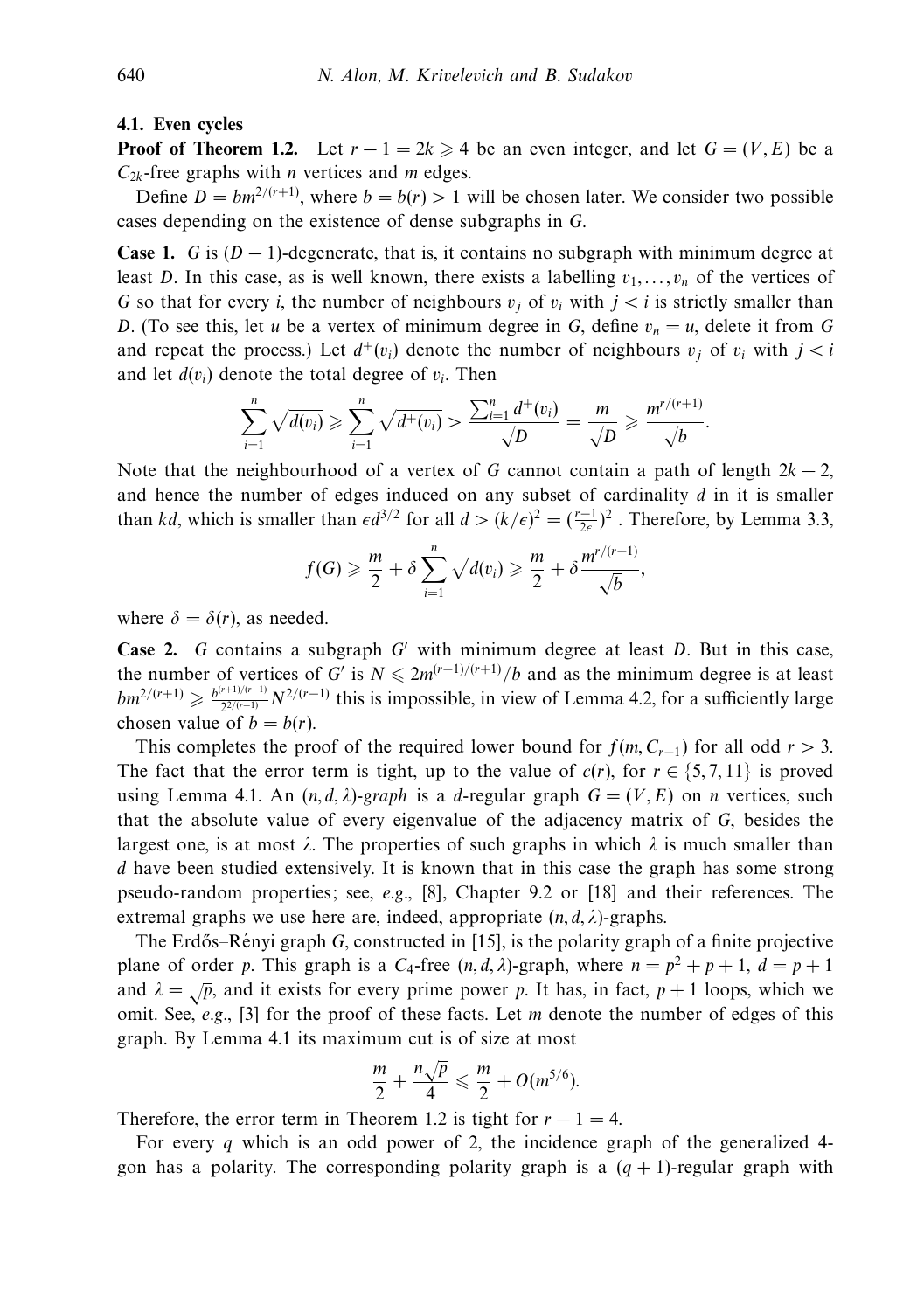$n = a<sup>3</sup> + a<sup>2</sup> + a + 1$  vertices. See [11], [19] for more details. This graph contains no cycle of length 6 and it is not difficult to compute its eigenvalues (they can be derived, for example, from the eigenvalues of the corresponding incidence graph, given in [23]; see also [6]). Indeed, all the eigenvalues, besides the trivial one (which is  $q + 1$ ) are either 0 or  $\sqrt{2q}$ or <sup>−</sup>√2*q*. Let *<sup>m</sup>* denote the number of edges of this graph. By Lemma 4.1 we conclude that

$$
f(G) \leqslant \frac{m}{2} + \frac{n\sqrt{2q}}{4} \leqslant \frac{m}{2} + O(m^{7/8}),
$$

showing that the assertion of the theorem is tight for  $r - 1 = 6$  as well.

For every *q* which is an odd power of 3, the incidence graph of the generalized 6 gon has a polarity. The corresponding polarity graph is a  $(q + 1)$ -regular graph with  $q^5 + q^4 + \cdots + q + 1$  vertices. See [11], [19] for more details. This graph contains no cycle of length 10 and its eigenvalues can be easily derived from the the eigenvalues of the corresponding incidence graph, given in [23]; see also [6]. All the eigenvalues, besides the trivial one, are either  $\sqrt{3q}$  or  $-\sqrt{3q}$  or  $\sqrt{q}$  or  $-\sqrt{q}$ . Using Lemma 4.1 this shows that the assertion of Theorem 1.2 is tight for  $r - 1 = 10$  as well.  $\Box$ 

**Remark.** Using similar reasoning, we can show that for any graph *H* which is the union of an arbitrary number of cycles of length 4, all having a single common point,

$$
f(m,H) \geqslant \frac{m}{2} + c(H)m^{5/6},
$$

and this is tight, up to the value of  $c(H)$ . To do so we have to combine the previous proof with the fact that the number of edges in any *H*-free graph on *n* vertices is at most  $c(H)n^{3/2}$ , a result that follows from the main result of [16] (see also [5]). A similar result holds for certain other graphs *H*; we omit the details.

# **4.2. Forests with a common neighbour**

**Proof of Theorem 1.3.** The proof is similar to one of the proofs in [2] (see also [3]). Let *H* be the graph obtained from a forest *F* with at least one edge, by adding an additional vertex and by connecting it to all vertices of *F*. Let  $G = (V, E)$  be an *H*-free graph with *n* vertices and *m* edges. Define  $D = m^{2/5}$  and proceed as before, by considering two possible cases.

**Case 1.** *G* contains no subgraph with minimum degree at least *D*. In this case, we proceed as in the previous proof. Here, too, the induced subgraph of *G* on any set of common neighbours of a vertex can span only a linear number of edges, as it contains no copy of *F*. Thus we can apply, again, Lemma 3.3 and conclude, as in the proof of Theorem 1.2, that in this case

$$
f(G) \geqslant \frac{m}{2} + \Omega\left(\frac{m}{\sqrt{D}}\right) \geqslant \frac{m}{2} + \Omega(m^{4/5}),
$$

as needed.

**Case 2.** There exists a subset *W* of *x* vertices of *G* such that the induced subgraph *G* of *G* on *W* has minimum degree at least *D*. We first prove that in this case *G* (and hence *G*) contains an induced subgraph *G*<sup> $\prime\prime$ </sup> on a set *W*<sup> $\prime$ </sup> of vertices of *G*, with at least  $xD/4$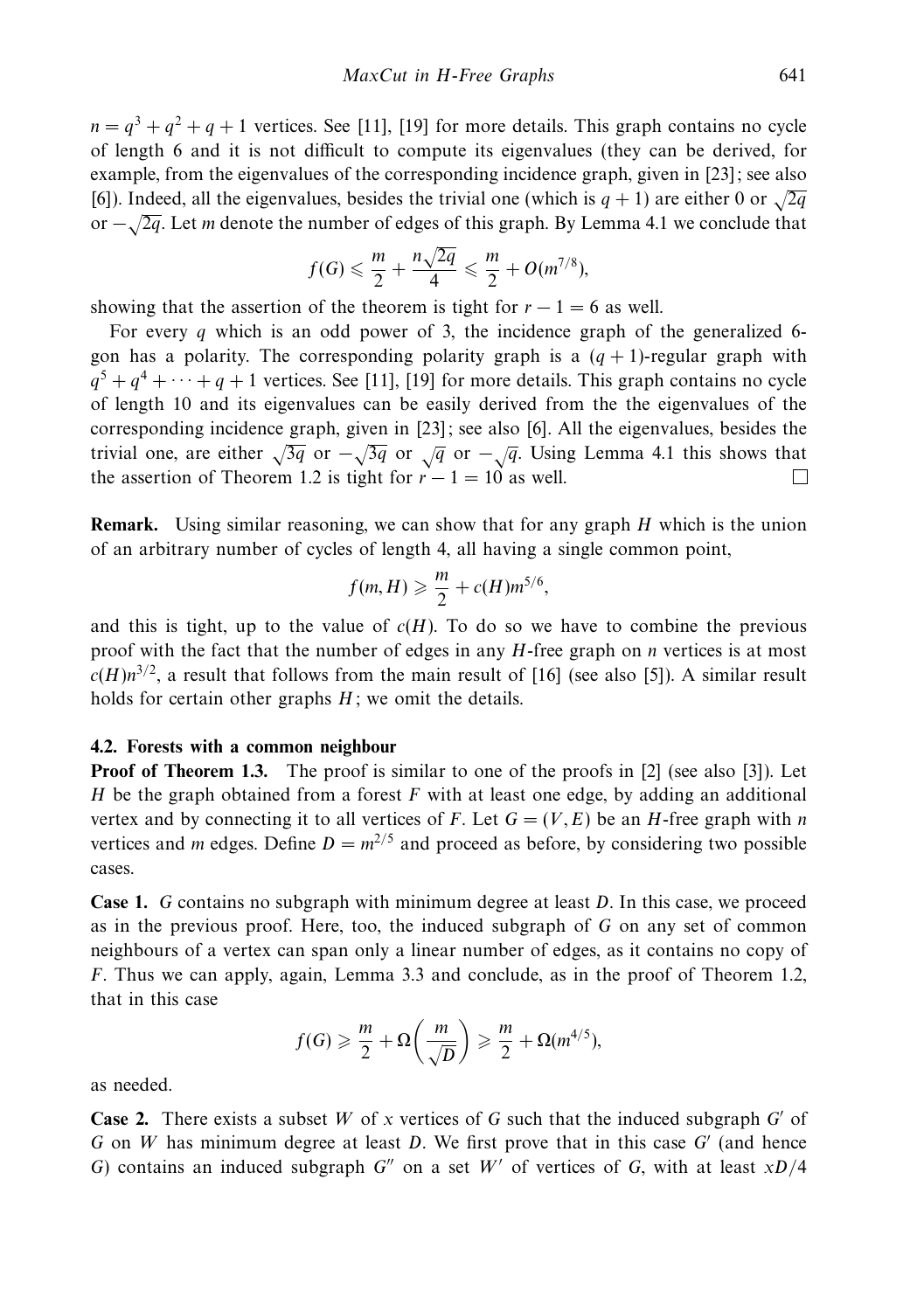edges, which is *r*-colourable for  $r = O(\frac{x}{D})$ . To see this, let *R* be a random subset of at most  $2x/D$  vertices of *G'* obtained by picking, with repetitions,  $2x/D$  vertices of *G'*, each chosen randomly with uniform probability. Let *u* be a fixed vertex of *G* . The probability that *u* does not have a neighbour in *R* is

$$
\left(1 - \frac{d_{G'}(u)}{x}\right)^{2x/D} < \exp\{-(D/x)(2x/D)\} < 1/4,
$$

where  $d_G(u)$  denotes the degree of *u* in *G'*. It follows that for every fixed edge *uv* of *G'*, the probability that both *u* and *v* have neighbours in *R* is at least  $1/2$ . Let *W'* be the set of all vertices of *W* that have a neighbour in *R*, and let  $G''$  be the induced subgraph of *G* on *W'*. By linearity of expectation, the expected number of edges of *G*" is at least half the number of edges of  $G'$ , that is, at least  $xD/4$ . Hence there exists a set  $R$  of at most  $2x/D$  vertices of *G'* so that the corresponding graph *G''* has at least  $xD/4$  edges. Fix such an *R* and note that as the neighbourhood of each vertex of *G* contains no copy of the forest  $F$ , the induced subgraph on it is colourable by at most  $|F|$  colours, implying that indeed the induced subgraph *G*<sup>*n*</sup> is  $r = O(x/D)$ -colourable.

By Lemma 2.1 it follows that  $f(G'')$  exceeds half the number of edges of this subgraph by at least

$$
\Omega\bigg(\frac{xD}{4}\cdot\frac{1}{2r}\bigg)=\Omega(D^2)=\Omega(m^{4/5}).
$$

This implies, by Lemma 3.2(ii), that

$$
f(G) \geqslant \frac{m}{2} + \Omega(m^{4/5}),
$$

as needed. The fact that this is tight up to the constant in the  $\Omega$ -notation follows from the spectral properties of the graph constructed in [1]. This is a triangle-free  $(n, d, \lambda)$ -graph with  $d = \Theta(n^{2/3})$  and  $\lambda = \Theta(n^{1/3})$ . As it is triangle-free, it contains no copy of *H*, and its spectral properties imply, by Lemma 4.1, that if *m* is the number of its edges then

$$
f(G) \leq \frac{m}{2} + O(n^{4/3}) = \frac{m}{2} + O(m^{4/5}).
$$

#### **4.3. Complete bipartite graphs**

**Proof of Theorem 1.4(i) (sketch).** The proof is similar to the previous ones. Let *G* be a  $K_2$ <sub>s</sub>-free graph with *m* edges, where  $s \ge 2$ . If *G* is *D*-degenerate, for  $D = bm^{1/3}$  where  $b =$  $b(s) > 0$  will be chosen later, then the desired result follows. Indeed, as before, Lemma 3.3 implies that in this case

$$
f(G) \geqslant \frac{m}{2} + \Omega\left(\frac{m}{\sqrt{D}}\right) = \frac{m}{2} + \Omega(m^{5/6}).
$$

Otherwise we get, for the right choice of  $b = b(s)$ , a contradiction to Lemma 4.3. The Erdős–Rényi graph shows that the result is tight.  $\Box$ 

**Proof of Theorem 1.4(ii) (sketch).** The proof of this case is similar to the previous ones as well, but contains two extra twists. Let  $G = (V, E)$  be a  $K_{3,s}$ -free graph with *m* edges,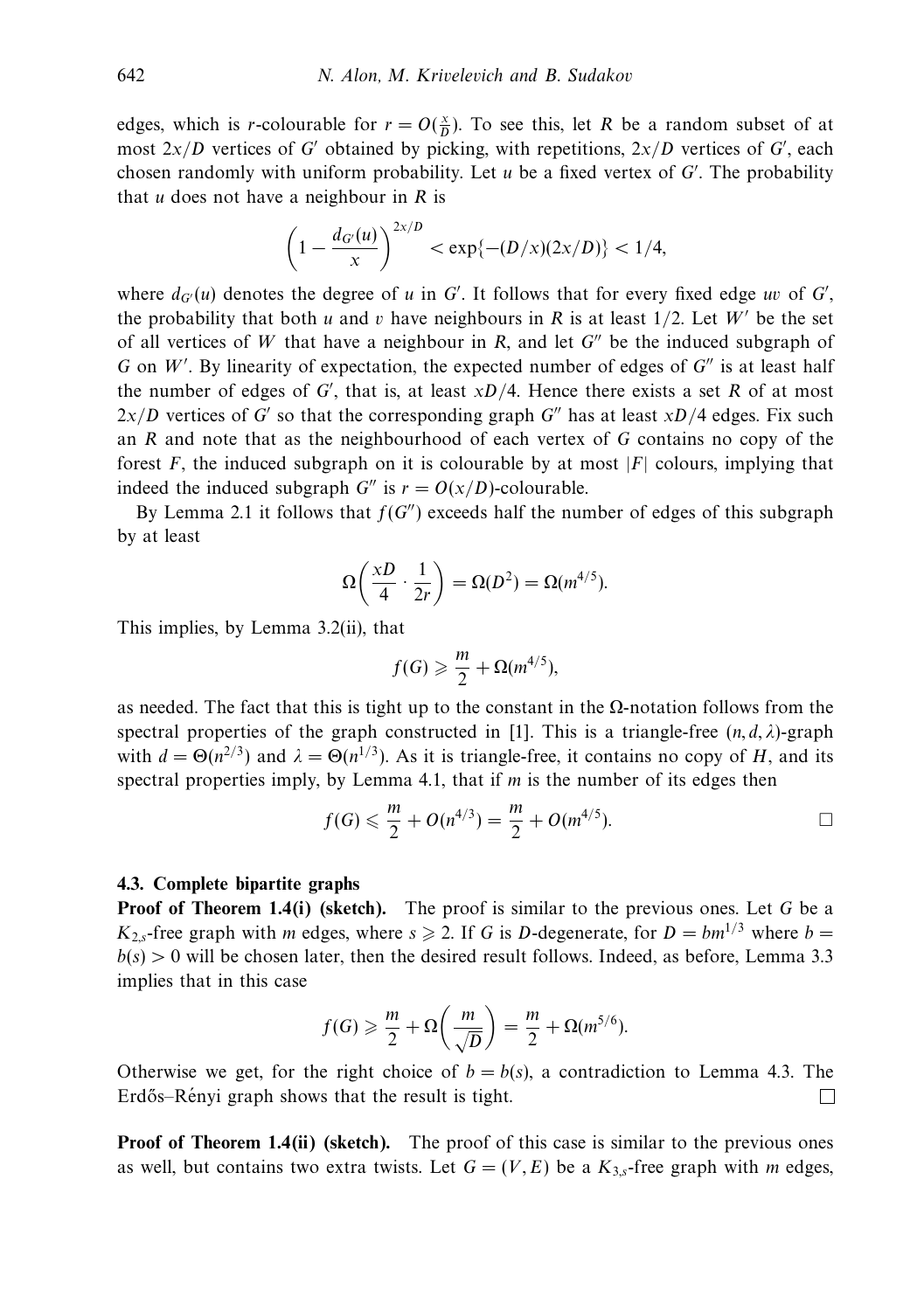and *n* vertices (of positive degrees), where  $s \ge 3$ . We may and will assume that *m* is sufficiently large. If  $n \ge \frac{m^{4/5}}{2}$ , the desired result follows from Lemma 3.2(i). Thus we may assume that  $n < \frac{m^{4/5}}{2}$ . As long as there is a vertex of degree smaller than  $m^{1/5}$  in *G*, omit it. This process terminates after deleting fewer than  $m^{1/5}n < \frac{m}{2}$  edges, and thus we obtain an induced subgraph *G'* of *G* with at least  $m/2$  edges and minimum degree at least  $m^{1/5}$ . Let *V* denote the set of vertices of *G* . Note that the induced subgraph on the neighbourhood of any vertex of degree  $d$  of  $G'$  contains no copy of  $K_{2,s}$ , and hence contains fewer than  $sd^{3/2}$  edges, by Lemma 4.3.

Let  $\eta > 0$  be a small fixed real, to be chosen later, and consider a random subset *V''* of  $V'$  obtained by picking each vertex of  $V'$  randomly and independently, with probability *η*. Let *G*<sup>"</sup> be the induced subgraph of *G'* (and hence of *G*) on *V*<sup>"</sup>. If a vertex has degree *d* in *G'*, then its expected degree in  $G''$  (assuming it is a vertex of  $G''$ ) is  $\eta d$ . The expected number of edges in its neighbourhood is at most  $\eta^2 s d^{3/2}$ . Since all degrees are large, it follows that with high probability, every vertex of degree  $d$  in  $G'$  that lies in  $V''$  has degree at least, say,  $\eta d/2$  in *G*". Similarly, for every pair of vertices with codegree exceeding, say,  $\eta \sqrt{d}$ , the number of their common neighbours in  $V''$  is highly concentrated around its expectation. This implies that with high probability the number of edges in every neighbourhood of *G''* is at most, say,  $2\eta^2 s d^{3/2}$ . If *η* is sufficiently small as a function of *s* and  $\epsilon$ , where  $\epsilon$  is the number from Lemma 3.4, we can ensure that the assumptions of Lemma 3.4 hold for *G*". Moreover, this graph has *m'* edges, where  $m' \geq n^2m/4 = \Omega(m)$ , and it is, of course,  $K_{3s}$ -free.

We can now proceed as in the previous proofs. If  $G''$  is  $bm^{2/5}$ -degenerate, then by Lemma 3.4 *f*(*G*<sup>*''*</sup>) exceeds half the number of its edges by at least Ω( $m^{4/5}$ ) and the desired result follows, in this case, from Lemma 3.2(ii). Otherwise, it contains a subgraph with minimum degree  $bm^{2/5}$ , and hence at most  $2m^{3/5}/b$  vertices, but this is impossible, for a sufficiently large  $b = b(s)$ , in view of Lemma 4.3 and the fact that the graph contains no copy of  $K_{3,s}$ . This completes the proof of the lower bound for  $f(m, K_{3,s})$ .

The fact that the result is tight follows from Lemma 4.1 and the spectral properties of the projective norm graphs constructed in [7] (see [6] or [22] for a computation of their eigenvalues). For any prime *p* and for appropriate choice of the parameters, this construction gives a  $K_{3,3}$ -free  $(n, d, \lambda)$ -graph with  $n = p^3 - p^2$ ,  $d = p^2 - 1$  and  $\lambda = p$ .  $\Box$ 

#### **5. Concluding remarks and open problems**

**(1)** Closely related to the MaxCut problem is the so-called judicious partition problem, where the task is to find a partition  $V = V_1 \cup V_2$  such that both parts  $V_1$  and  $V_2$  span the smallest possible number of edges. Formally, for a graph  $G = (V, E)$  we define

$$
g(G) = \min_{V=V_1 \cup V_2} \max\{e(V_1), e(V_2)\},\
$$

where as usual  $e(V_i)$  denotes the number of edges of G spanned by  $V_i$ . Bounding  $g(G)$ from above immediately supplies a lower bound for  $f(G)$ :  $f(G) \ge m - 2g(G)$ . In the other direction, in our joint paper with Bollobás [3] we obtained a general result, connecting the size of an optimal bipartite cut with the best value of a judicious partition in it. We proved that if a graph  $G = (V, E)$  with *m* edges has a bipartite cut of size  $\frac{m}{2} + \delta$ , then there exists a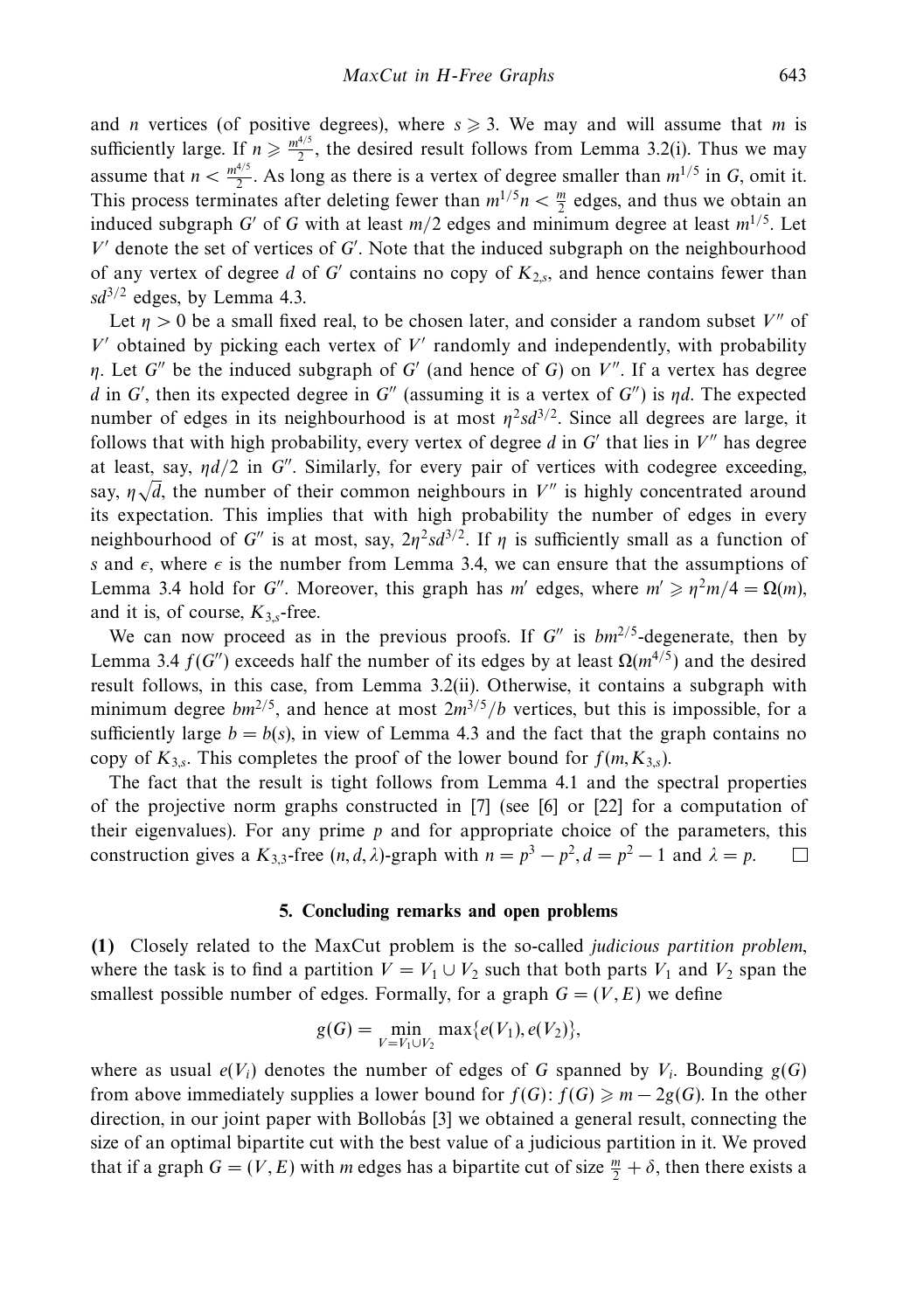partition  $V = V_1 \cup V_2$  such that both parts  $V_1, V_2$  span at most  $\frac{m}{4} - (1 - o(1))\frac{\delta}{2} + O(\sqrt{m})$ edges for the case  $\delta = o(m)$ , and at most  $(\frac{1}{4} - \Omega(1))m$  edges for  $\delta = \Omega(m)$ . This result immediately enables us to extend Theorems 1.1, 1.2, 1.3 and 1.4 to the corresponding ones for judicious partitioning.

**(2)** The main technical part of Section 3 is given by Lemma 3.1 and Lemma 3.3, extending the result of Shearer in [21]. We can give an alternative proof of a variant of Lemma 3.3, which gives essentially the same result, but is (possibly) somewhat more natural. Here is the argument for the triangle-free case. The same reasoning can be extended to the more general case considered in Section 3 as well.

**Theorem 5.1.** There exists an absolute constant  $c_1 > 0$  such that every triangle-free graph *G* with vertex set  $V(G) = [n]$  and degree sequence  $(d_1, \ldots, d_n)$  has a cut with at least  $dn/4 +$ *c*<sub>1</sub>  $\sum_{i=1}^{n} \sqrt{d_i}$  edges, where  $d = \frac{1}{n} \sum_{i=1}^{n} d_i$  is the average degree of *G*.

**Proof.** The theorem is an easy consequence of the following lemma.

**Lemma 5.2.** Let G be as above. Then there exist disjoint subsets  $A, B \subseteq [n]$  such that  $e(A, B) - e(A) - e(B) \geq c_2 \sum_{i=1}^{n} \sqrt{d_i}$ , where  $c_2 > 0$  is an absolute constant.

To derive Theorem 5.1, set  $c_1 = c_2/2$ , apply Lemma 5.2, and then add vertices from  $V(G) \setminus (A \cup B)$  vertex by vertex to *A* or to *B*, each time adding a vertex to the set where it has fewer neighbours, breaking ties arbitrarily. The obtained cut clearly has at least *dn/*4 +  $c_1 \sum_{i=1}^{n} \sqrt{d_i}$  edges. (See also Lemma 3.2(ii).)

**Proof of Lemma 5.2.** Let

$$
\psi(d) = \max\left\{k : \sum_{i=k}^{d} \binom{d}{i} \left(\frac{1}{4}\right)^{i} \left(\frac{3}{4}\right)^{d-i} \geqslant \frac{1}{3}\right\}.
$$
\n(5.1)

By de Moivre–Laplace  $\psi(d) \geq d/4 + c$ *d*, for some absolute constant *c >* 0. Now, for  $1 \leq i \leq n$ , set

$$
p_i = \sum_{j=\psi(d_i)}^{d_i} \binom{d_i}{j} \left(\frac{1}{4}\right)^j \left(\frac{3}{4}\right)^{d_i-j},\tag{5.2}
$$

and observe that  $p_i \geq 1/3$  by the definition (5.1) of  $\psi(d)$ .

Form disjoint subsets *A, B* using the following procedure.

• Form *A* by taking each *i* ∈ [*n*] into *A* independently and with probability 1*/*4.

• Given *A*, define

$$
B_0 = \{i \notin A : d(i, A) \geqslant \psi(d_i)\}.
$$

• For each  $i \in B_0$ , include *i* in *B* independently and with probability  $1/(3p_i)$ .

Let *X,Y ,Z* be random variables, counting the number of edges between *A* and *B*, inside *A*, and inside *B*, respectively. We estimate the means of *X*, *Y*, *Z*. Obviously, each  $e \in E(G)$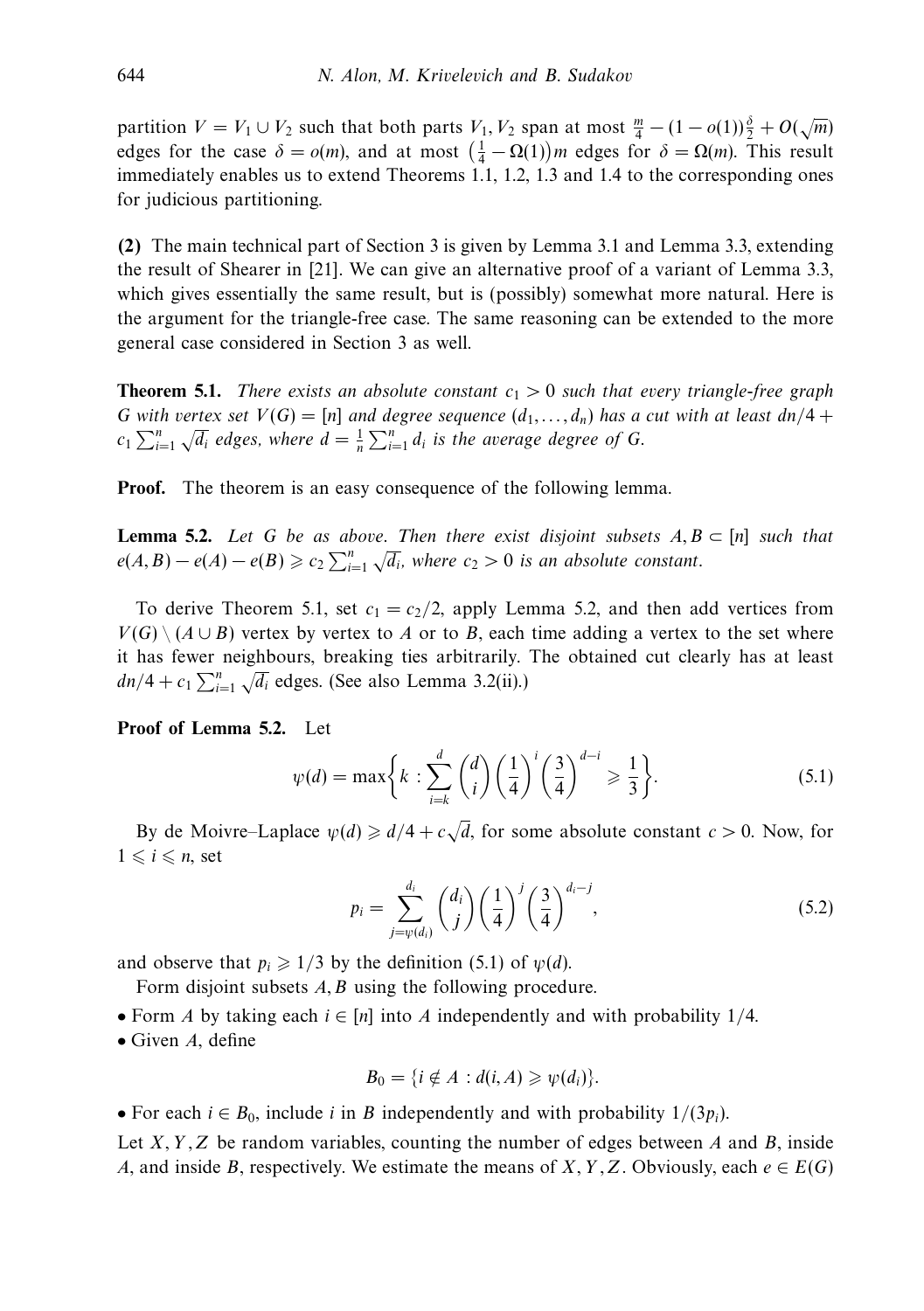is in *A* with probability 1/16, and therefore

$$
\mathbb{E}[Y] = |E(G)|/16 = \frac{dn}{32}.\tag{5.3}
$$

Let  $i \in [n]$ . Then

$$
Pr[i \in B_0] = Pr[(i \notin A) \text{ and } (d(i, A) \geq \psi(d_i))] = \frac{3}{4} \cdot p_i,
$$

and therefore  $Pr[i \in B] = Pr[i \in B_0] Pr[i \in B | i \in B_0] = 1/4$ . Since the degree of each  $i \in B$ to *A* is at least  $\psi(d_i)$ , we get

$$
\mathbb{E}[X] \geqslant \sum_{i=1}^{n} \frac{\psi(d_i)}{4} \geqslant \sum_{i=1}^{n} \left( \frac{d_i}{16} + \frac{c\sqrt{d_i}}{4} \right) = \frac{dn}{16} + \frac{c}{4} \sum_{i=1}^{n} \sqrt{d_i}.
$$
 (5.4)

Now let  $e = (i, j) \in E(G)$ . Since G is triangle-free, *i* and *j* do not have common neighbours. It follows that

$$
Pr[i, j \in B_0] = Pr[(i, j \notin A) \text{ and } (d(i, A) \geq \psi(d_i)) \text{ and } (d(j, A) \geq \psi(d_j))]
$$

equals

$$
\frac{9}{16} \left( \sum_{k=\psi(d_i)}^{d_i-1} {d_i - 1 \choose k} \left(\frac{1}{4}\right)^k \left(\frac{3}{4}\right)^{d_i-1-k} \right) \left( \sum_{k=\psi(d_j)}^{d_j-1} {d_j - 1 \choose k} \left(\frac{1}{4}\right)^k \left(\frac{3}{4}\right)^{d_j-1-k} \right) < \frac{9}{16} p_i p_j,
$$

and thus  $Pr[(i, j) \in B] < 1/16$ . Summing up, we obtain

$$
\mathbb{E}[Z] < \frac{1}{16} |E(G)| = \frac{dn}{32}.\tag{5.5}
$$

Using linearity of expectation and estimates (5.3), (5.4), (5.5), we derive

$$
\mathbb{E}[X - Y - Z] \geqslant \frac{c}{4} \sum_{i=1}^{n} \sqrt{d_i}.
$$

Set  $c_2 = c/4$ . Choose *A*, *B* for which  $X - Y - Z \geq c_2 \sum_{i=1}^n \sqrt{d_i}$ . The lemma and hence the theorem follow.  $\Box$ 

**(3)** When some edges of the graph are contained in too many triangles, the assertion of Lemma 3.3 may cease to hold. As an example, consider the following graph  $G = (V, E)$ constructed by Delsarte and Goethals, and by Turyn. Let *q* be a prime power and let *V* be the elements of the two-dimensional vector space over  $GF(q)$ . Thus *G* has  $n = q^2$  vertices. Partition the  $q + 1$  lines through the origin of the space into two sets *P* and *N*, where  $|P| = k$ . Two vertices *x* and *y* of the graph *G* are adjacent if and only if  $x - y$  is parallel to a line in *P*. It is easy to check that *G* is  $d = k(q - 1)$ -regular, and hence its number of edges, *m*, is  $kq^2(q-1)/2 = \Theta(kq^3)$ . Moreover, this is a strongly regular graph and its smallest eigenvalue is  $-k$  (see, e.g., [18]). It follows that  $f(G)$  exceeds half the number of edges by at most  $O(kq^2)$  (this can, in fact, be shown without using the spectral bound as well, since the graph is an edge-disjoint union of cliques of size *q*, and the maximum cut in such a clique exceeds half the number of its edges by only  $O(q)$ ). The number  $O(kq^2)$  is (much) smaller than  $n\sqrt{d} = \Theta(q^{5/2}k^{1/2})$  whenever *k* is (much) smaller than *q*. Therefore,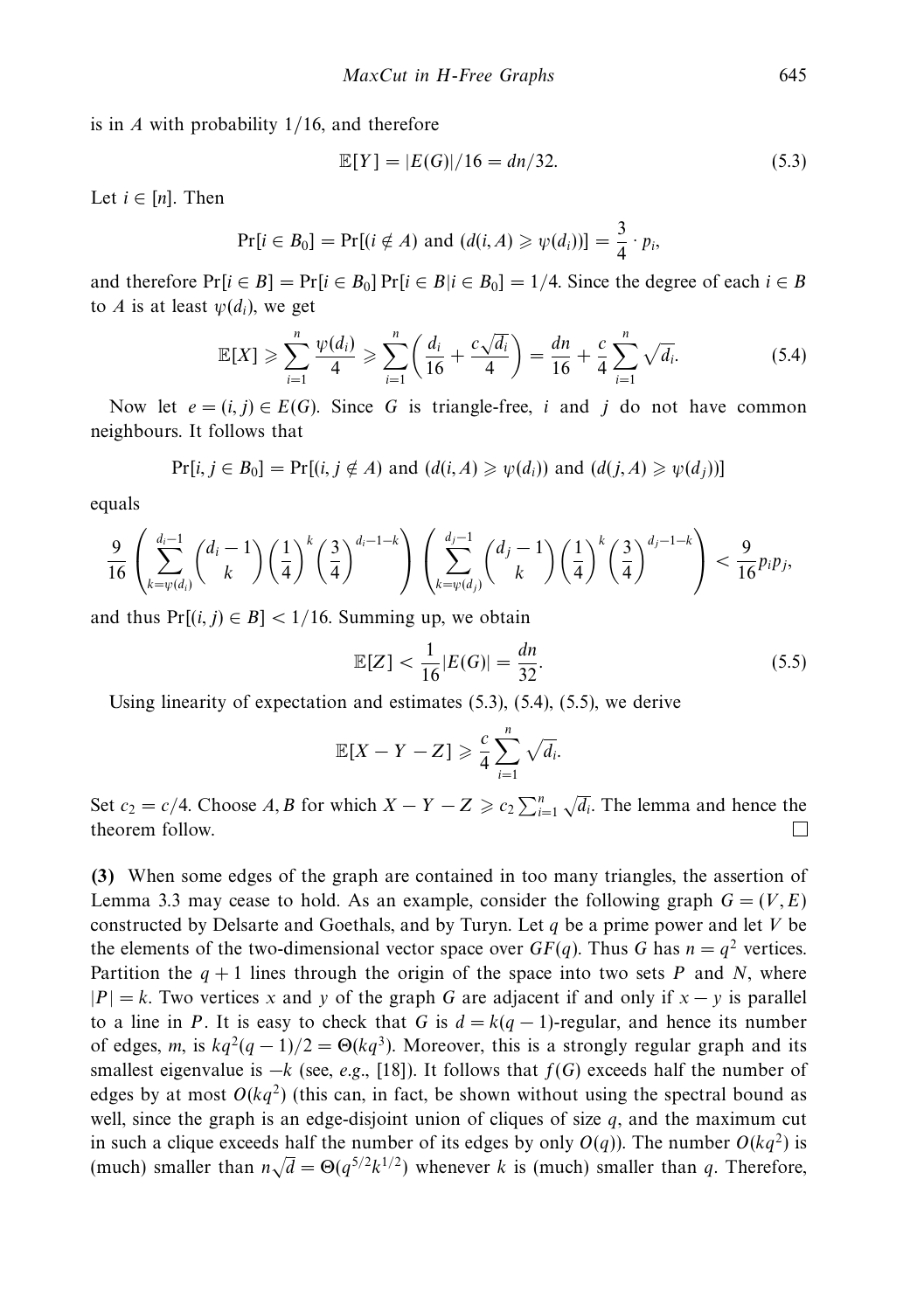in each such case, the conclusion of Lemma 3.3 does not hold. Note that the number of common neighbours of each pair of adjacent vertices of *G* is  $q - 2 + (k - 1)(k - 2)$ . This is (of course) bigger than  $\epsilon \sqrt{d}$ .

**(4)** The authors of [3] conjecture that, for any fixed graph *H*, there is an  $\epsilon(H) > 0$  such that

$$
f(m,H) \geqslant \frac{m}{2} + \Omega(m^{3/4+\epsilon}).
$$

It clearly suffices to prove this conjecture for complete graphs *H*. A related plausible conjecture is that for every fixed graph *H* there is a constant  $c(H)$  such that

$$
f(m, H) = \frac{m}{2} + \Theta(m^{c(H)}).
$$

It would be nice to prove this conjecture, and possibly even to determine the value of *c*(*H*) for every graph *H*. This seems difficult.

**(5)** We conjecture that the assertion of Theorem 1.2 is tight, up to the value of *c*(*r*), for all odd  $r > 3$ . Even if this is true, however, a proof will not be easy, as it would imply that the maximum number of edges of a  $C_{r-1}$ -free graph on *n* vertices is  $\Theta(n^{1+2/(r-1)})$  for all odd  $r > 3$ . This is known only for  $r - 1 \in \{4, 6, 10\}$ , despite a considerable amount of effort to prove it for other values.

**(6)** It seems plausible to conjecture that the assertion of Theorem 1.4 can be extended for bigger values of *t*, as follows:

$$
f(m, K_{t,s}) \geq \frac{m}{2} + c(s) m^{\frac{3t-1}{4t-2}},
$$

for all  $s \ge t \ge 2$ . By the statement of the theorem this holds (and is tight) for  $t \in \{2, 3\}$ . If true for larger values of *t*, this is tight at least for all  $s \ge (t-1)! + 1$ , as shown by the projective norm graphs.

### **References**

- [1] Alon, N. (1994) Explicit Ramsey graphs and orthonormal labelings. Electronic J. Combin. **1** R12, 8pp.
- [2] Alon, N. (1996) Bipartite subgraphs. Combinatorica **16** 301–311.
- [3] Alon, N., Bollobás, B., Krivelevich, M. and Sudakov, B. (2003) Maximum cuts and judicious partitions in graphs without short cycles. J. Combin. Theory Ser. B **88** 329–346.
- [4] Alon, N. and Halperin, E. (1998) Bipartite subgraphs of integer weighted graphs. Discrete Math. **181** 19–29.
- [5] Alon, N., Krivelevich, M. and Sudakov, B. (2003) Turán numbers of bipartite graphs and related Ramsey-type questions. Combin. Probab. Comput. **12** 477–494.
- [6] Alon, N. and Rödl, V. (2005) Sharp bounds for some multicolor Ramsey numbers. Combinatorica **25** 125–141.
- [7] Alon, N., Rónyai, L. and Szabó, T. (1999) Norm-graphs: variations and applications. J. Combin. Theory Ser. B **76** 280–290.
- [8] Alon, N. and Spencer, J. (2000) The Probabilistic Method, second edn, Wiley, New York.